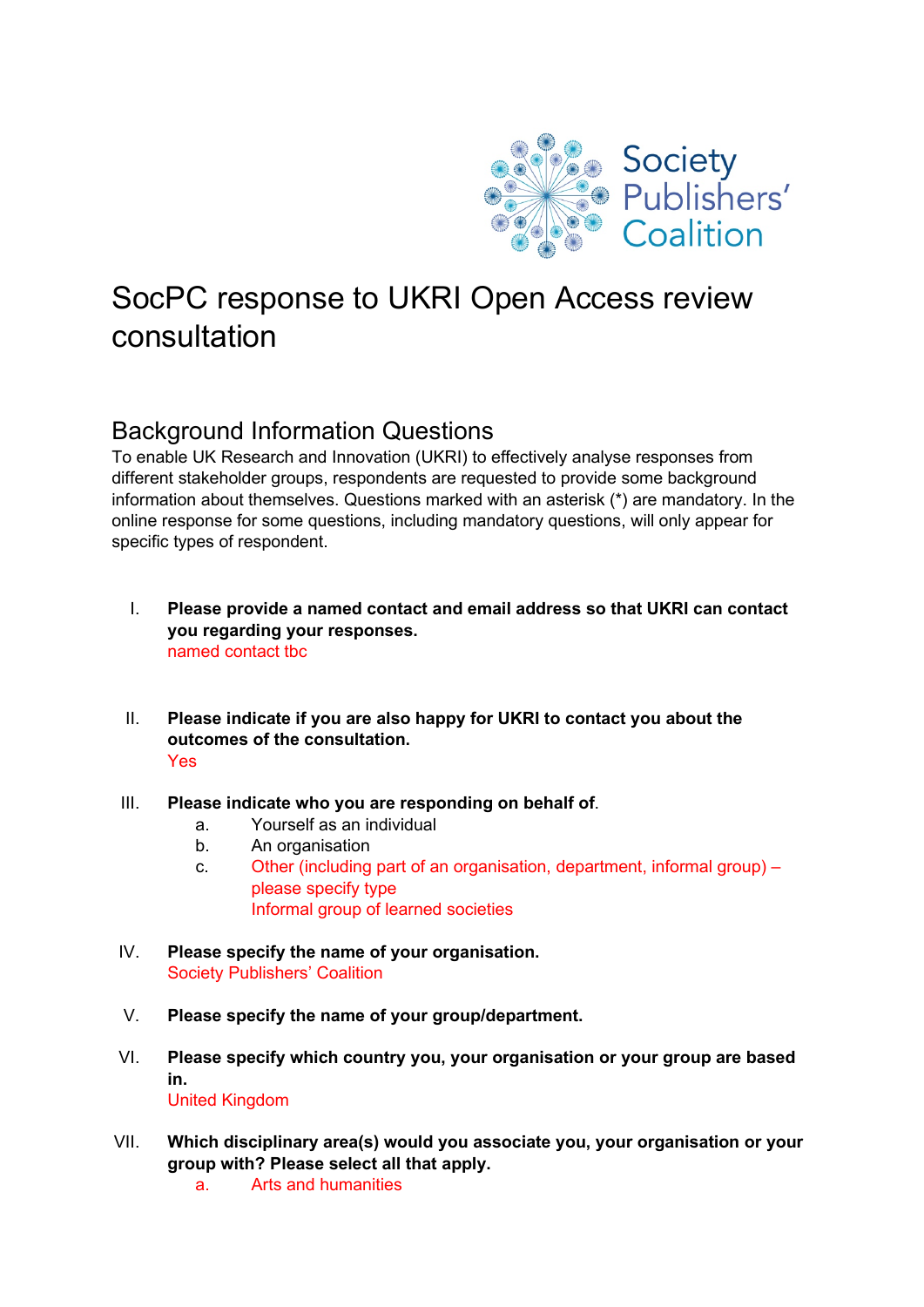- b. Medicine, health and life sciences
- c. Physical sciences, engineering and mathematics
- d. Social sciences
- e. Interdisciplinary research
- f. Not applicable

If you, your organisation or your group is responding on behalf of a specific discipline within an area indicated above, please describe it using a maximum of five key words separated by spaces

#### VIII. **What best describes the capacity in which you, your organisation or your group are responding?**

- a. Researcher(s)
- b. Publisher (including employees and representative bodies)
- c. Learned society or academy with an in-house publishing arm (including employees)
- d. Learned society or academy which outsources publishing to a third party (including employees)
- e. Learned society or academy which does not publish (including employees)
- f. Providers of scholarly communication infrastructure or services (including employees and representative bodies)
- g. Library or research management (including departments, employees and representative bodies)
- h. Higher education institute (HEI) (including departments, employees and representative bodies)
- i. Business that conducts, uses or publishes research and/or innovation (including employees and representative bodies)
- j. Research and/or innovation funder (including employees and representative bodies)
- k. Member(s) of the public
- l. Other research performing organisation (including departments, employees and representative bodies) - please specify:
- m. Other user or producer of research outputs please specify:
- n. Other please specify: Learned societies with both in-house and outsourced publishing arms
- IX. **UKRI will share responses to this consultation (excluding personal data) with its sponsor department, the Department for Business, Energy and Industrial Strategy (BEIS), and other UK government departments and agencies, to explore OA issues. Have you or members of your group applied or been part of an application for grant funding from the following? If applicable, please select all that apply.** 
	- a. UKRI (including AHRC, BBSRC, ESRC, EPSRC, Innovate UK, MRC, NERC, Research England, STFC, as well as predecessor bodies, HEFCE and RCUK)
	- b. UK Space Agency
	- c. Department for International Development (DFID) and subsidiary bodies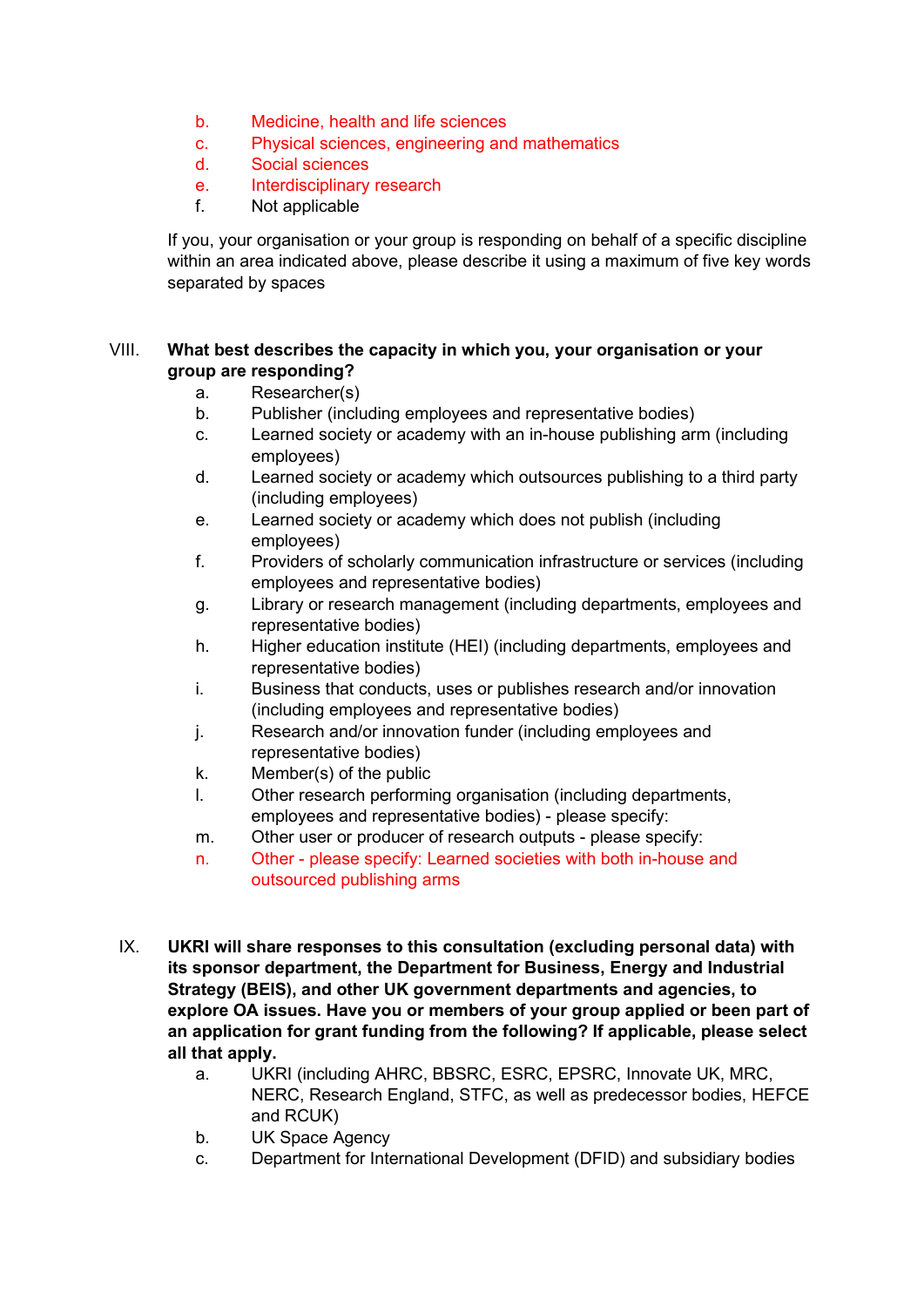- d. Department of Health and Social Care (DHSC) including National Institute for Health Research (NIHR) and other subsidiary bodies
- e. Department for Environment, Food and Rural Affairs (DEFRA) and subsidiary bodies

If you or members of your group have applied or been part of an application for grant funding from other UK government departments or their subsidiary bodies, please specify the awarding body:

- X. **If responding on behalf of a company, please provide your Company Registration Number (if known):**
- XI. **If responding on behalf of a charity, please provide your Charity Registration Number (if known):**
- XII. **If responding on behalf of an organisation, please indicate your staff headcount (if known).** 
	- a.  $\geq 250$  (large business)
	- b. < 250 (medium-sized business)
	- c. < 50 (small business)
	- d. < 10 (micro business)
- XIII. **If applicable, which researcher career stage(s) do you, your organisation or your group represent? Select all that apply.** 
	- a. Postgraduate researcher
	- b. Post-doctoral researcher
	- c. Research leader (responsible for intellectual leadership and overall management of research projects)
	- d. Other (including retired researcher, citizen researcher) please specify: retired, citizen researcher, independent researchers and undergraduates.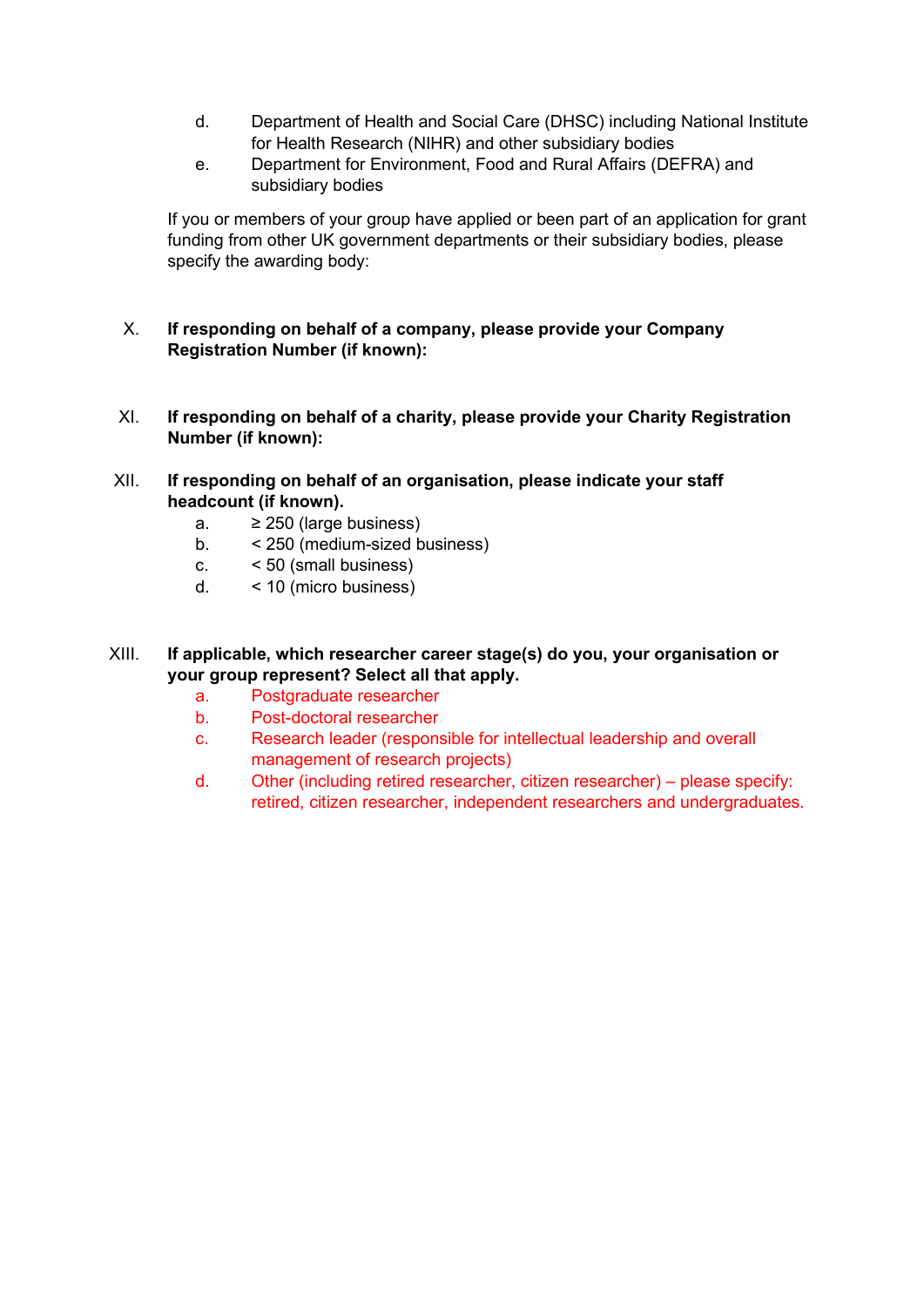## Section A: Research Articles

Q1. **To what extent do you agree or disagree that it is clear what research articles are in-scope of UKRI's proposed OA policy (see paragraph 46 of the consultation document)?** 

Strongly agree / Agree / Neither agree nor disagree / Disagree / Strongly disagree / Don't know / No opinion.

If anything is unclear, please explain why (1,350 characters maximum, approximately 200 words).

Q2. **Are there any additional considerations that the UK HE funding bodies should take into account when defining research articles that will be in - scope of the OA policy for the REF-after-REF 2021?** 

Yes / No / Don't know / No opinion.

If yes, please expand (1,350 characters maximum, approximately 200 words).

Please see paragraphs 29-31 of the consultation document before answering this question.

Q3. **In setting its policy, should UKRI consider any other venues for peer-reviewed research articles which are not stated in paragraph 47 of the consultation document?**

Yes / No / Don't know / No opinion.

If yes, please expand (700 characters maximum, approximately 100 words).

Q4. **Are there any specific challenges for you, your community or your organisation in terms of complying with the requirement in UKRI's proposed policy for immediate OA of in-scope research articles?** Yes / No / Don't know / No opinion.

Please explain and, where possible, evidence your answer. UKRI notes that there will be a period allowing for implementation before the policy comes into force (see paragraph 70 of the consultation document). (2,650 characters maximum, approximately 400 words.)

Members of SocPC are seeking full, sustainable transitions to Open Access. If UKRI are able to commit to funding immediate Open Access to the versions of record, this provides a way forward for our members. This may include a commitment to funding transformative agreements of the kind several of our members have already entered into through Jisc. However, the proposed policy endorses the use of embargo-free Green Open Access as an alternative route, which is not practicable for all of us. Our primary concern relates to subscription cancellations. The future cannot be predicted by the past; few publishers currently permit embargo-free Green, and we have for the last decade been in a period of general economic growth. These factors combined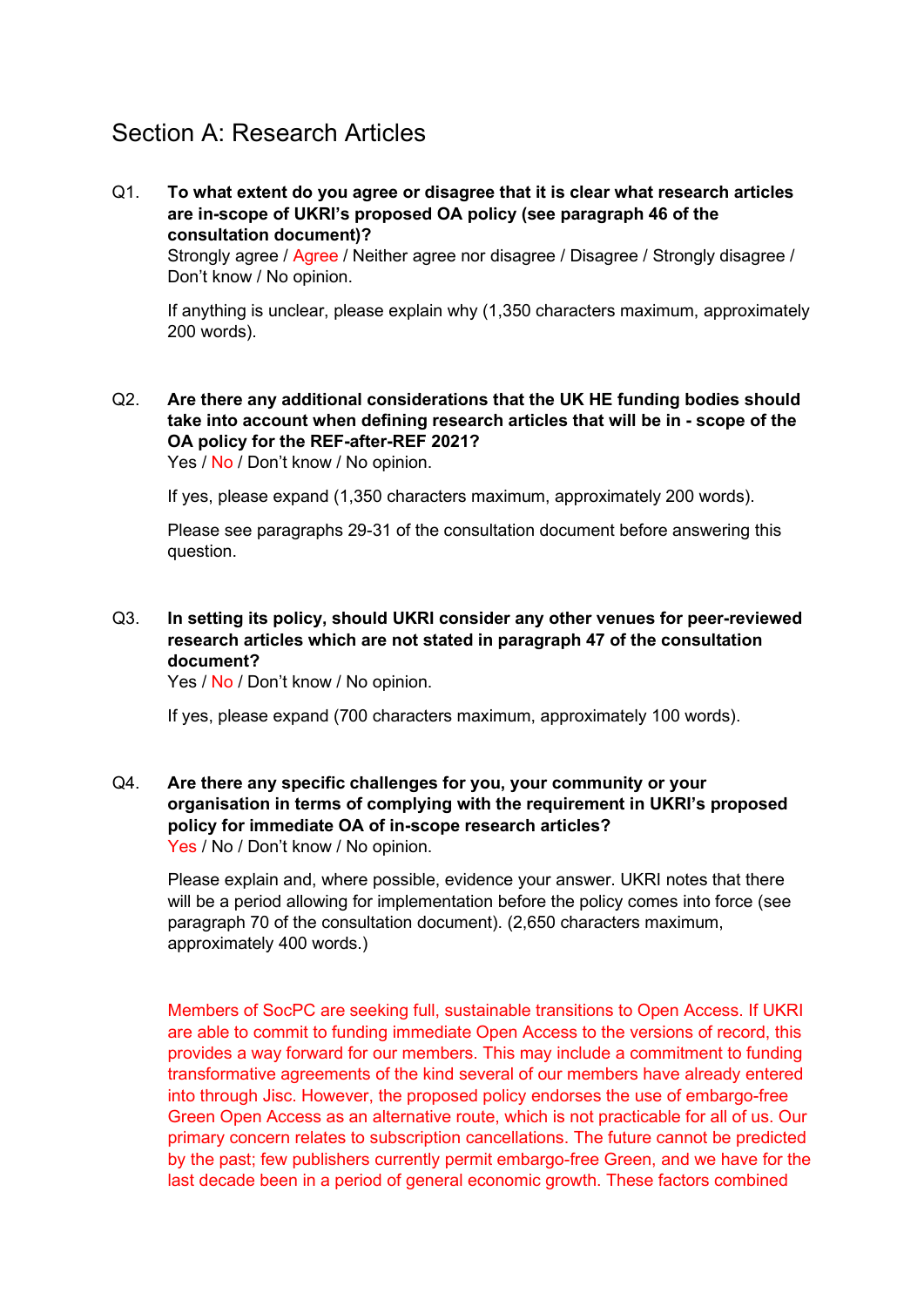mean there has been little opportunity for libraries to cancel journals which comply with the proposed policy. The current economic distress, however, suggests libraries will need to find immediate and extensive cost savings (one member's library advisory board reported being asked to do 'extreme' financial modelling in the wake of the pandemic of up to 40% cuts in funding over five years). Where embargo-free Green is available, libraries will logically cancel these journals first. With no income, journals will be unable to continue to publish.

#### Q5. **Should UKRI's OA policy require a version of all in-scope research articles to be deposited in a repository, irrespective of whether the version of record is made OA via a journal or publishing platform?**

Yes / No / Don't know / No opinion.

Please explain your answer (700 characters maximum, approximately 100 words). Please note that some Research Councils already require articles to be deposited in specific repositories, as detailed in the terms and conditions of funding. UKRI does not expect this to change.

Requiring repository deposit of in-scope articles which have been published Open Access in a journal would be an unnecessary duplication of effort since journals already have digital preservation measures in place for all articles. Per our response to question 31, we instead recommend that UKRI mandate deposit of preprints as providing truly immediate Open Access to research articles.

#### Q6. **For research articles, are there any additional considerations relating to OA routes, publication venues and embargo periods that the UK HE funding bodies should take into account when developing the OA policy for the REFafter-REF 2021?**

Yes / No / Don't know / No opinion.

If yes, please expand (2,000 characters maximum, approximately 300 words).

Please see paragraphs 29-31 of the consultation document before answering this question.

Given the much wider applicability of REF, there is little possibility of UKRI's being able to fund Open Access for versions of record. The risks identified in our response to question 4 would therefore be multiplied and the requirement for embargo-free Green Open Access articles should definitely not be extended to the REF. For AHSS in particular, the Green route is likely to be adopted for a much greater number of REF articles compared with UKRI-funded articles. The proportion of content published by each journal that is eligible for REF is high, and permitting deposit without embargo could create an environment where librarians would be under financial pressure to cancel their subscriptions.

Q7. **To what extent do you agree or disagree that where compliance with UKRI's OA policy is achieved via a repository, a CC BY licence (or Open Government Licence where needed) should be required for the deposited copy?**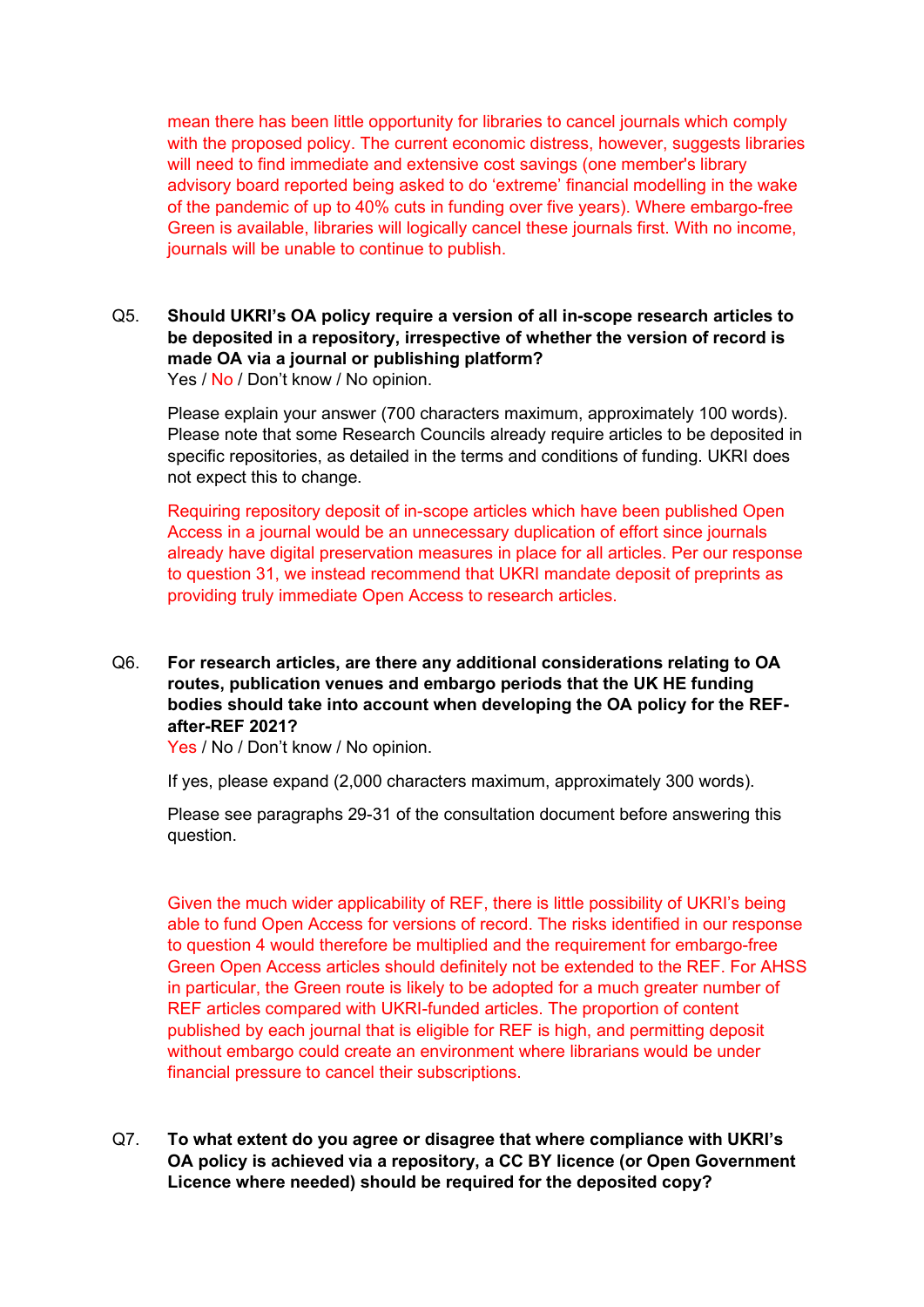Strongly agree / Agree / Neither Agree nor disagree / Disagree / Strongly disagree / Don't Know / No opinion.

Please explain your answer (1,350 characters maximum, approximately 200 words).

One of our challenges in answering this question is the lack of nuance in the application of Creative Commons licences. We encourage reuse of content as part of the research lifecycle; applying a CC-BY licence to author accepted manuscripts, however, would permit a third party to commercially publish the article and thus undermine publishers' only means of recouping the cost of peer review and manuscript processing up to the stage of acceptance.

Q8. **To what extent do you agree or disagree that UKRI's OA policy should have a case-by-case exception allowing CC BY-ND for the version of record and/or author's accepted manuscript.**

Strongly agree / Agree / Neither agree nor disagree / Disagree / Strongly disagree / Don't know / No opinion.

Please explain your answer. UKRI particularly welcomes evidence supporting: specific cases where ND is considered necessary; an ND exception not being necessary; any implications an ND exception could have for access and reuse (2,000 characters maximum, approximately 300 words).

Some research requires no derivatives as a matter of ethical research, for example articles drawing on first-person accounts (e.g. of people trafficking), where altered testimony would be problematic. In many parts of AHSS, such as territory policy and governance, the precise choice of wording is a critical part of the scholarly process and an ND licence would protect that. Requiring a case-by-case application to be made for a CC-BY-ND licence, article by article, would be excessively burdensome administratively, and we wonder why the same approach as advocated for books – that is, that ND licences are permitted – was not also applied to journal articles. Alternatively, it would be more practical to permit individual Research Councils to select the most appropriate licence for their disciplines than to require case-by-case exemptions.

Q9. **Would the proposed licensing requirements for UKRI's OA policy, which exclude third-party content (see paragraph 55 of the consultation document), affect your or your organisation's ability to publish in-scope research articles containing third-party content?** 

Yes / No / Don't know / No opinion.

If yes, please explain how (1,350 characters maximum, approximately 200 words).

There are still a significant number of rights holders, including publicly-funded libraries, archives, and museums, who do not offer Open Access licences of any type for their material, as described in more detail in our response to question 44. Researchers frequently face difficulty in obtaining Open Access licences for thirdparty material, and where rights holders do allow Open Access licences, they are frequently subject to strict limits and are often more expensive than are licences for traditional online and print use. Though articles, by their nature, will have less thirdparty material than books (in total, but not in relation to amount of text), the financial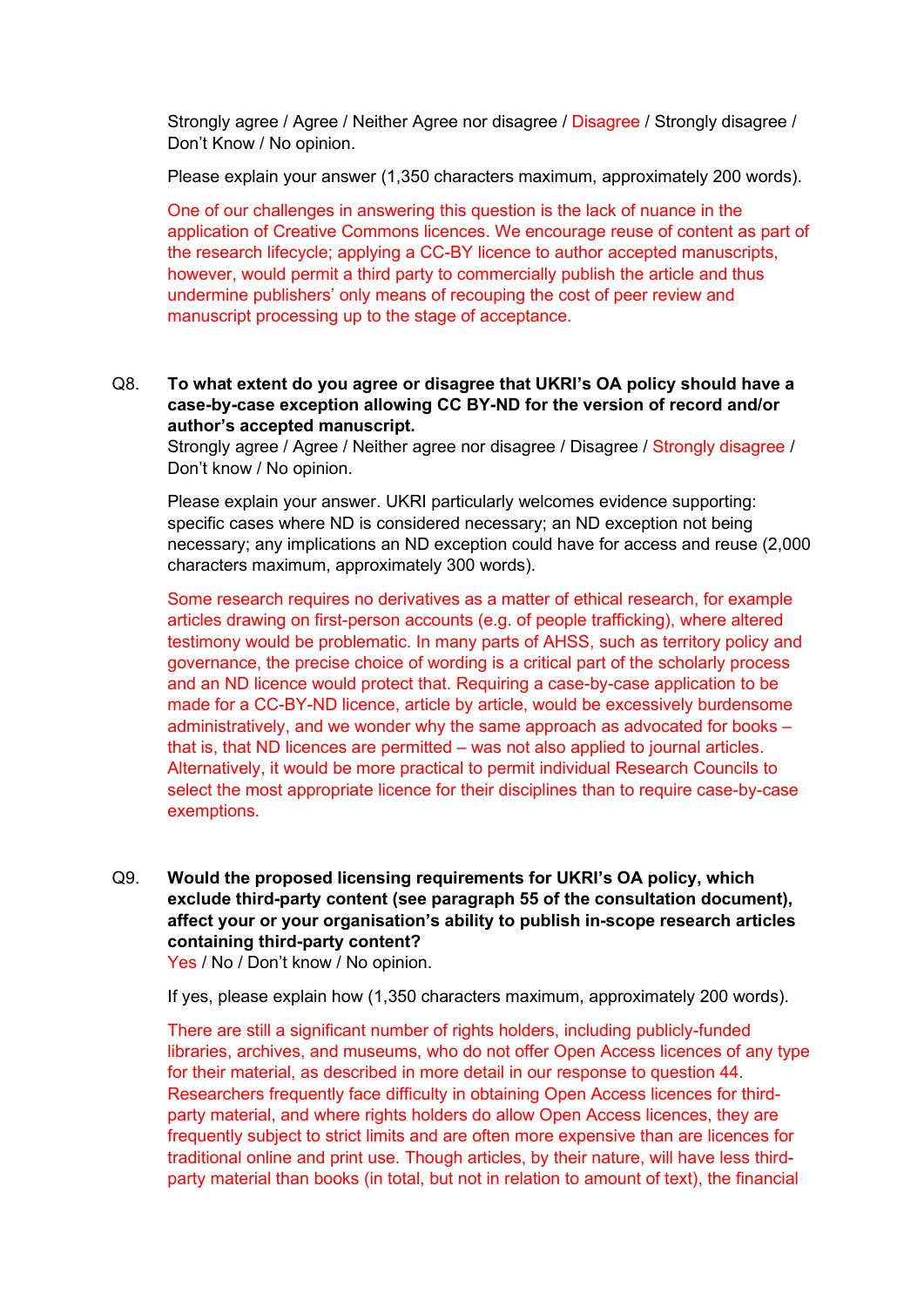burden associated with licensing materials has prevented researchers from publishing articles. Under the proposed policy, journals from disciplines which rely on third-party material would be hindered in their attempts to publish in-scope research articles.

#### Q10. **Are there other considerations UKRI should take into account regarding licensing requirements for research articles in-scope of its proposed OA policy?**

Yes / No / Don't know / No opinion.

If yes, please expand (1,350 characters maximum, approximately 200 words).

#### Q11. **For research articles, are there any additional considerations relating to licensing that the UK HE funding bodies should take into account when developing the OA policy for the REF-after-REF 2021?** Yes / No / Don't know / No opinion.

If yes, please expand (2,000 characters maximum, approximately 300 words).

Please see paragraphs 29-31 of the consultation document before answering this question.

#### Q12. **Which statement best reflects your views on whether UKRI's OA policy should require copyright and/or rights retention for in-scope research articles?**

- a. UKRI should require an author or their institution to retain copyright and not exclusively transfer this to a publisher
- b. UKRI should require an author or their institution to retain specific reuse rights, including rights to deposit the author's accepted manuscript in a repository in line with the deposit and licensing requirements of UKRI's OA policy
- c. UKRI should require an author or their institution to retain copyright AND specific reuse rights, including rights to deposit the author's accepted manuscript in a repository in line with the deposit and licensing requirements of UKRI's OA policy
- d. UKRI should not have a requirement for copyright or rights retention
- e. Don't know
- f. No opinion

Please explain your answer. UKRI particularly welcomes views as to whether it is necessary to require copyright and/or rights retention if its policy were to require a CC BY licence, which enables reuse. If you selected answer b or c, please state what reuse rights you think UKRI's OA policy should require to be retained (2,000) characters maximum, approximately 300 words).

Please note that views are not sought on whether institutions should hold the copyright to work produced by their employees as this is subject to Section 11 of the Copyright, Designs and Patents Act 1988 and institutional copyright policies.

Publishers do not need to take copyright from authors in order to publish their articles (whether Open Access or paywalled); a publishing licence is sufficient.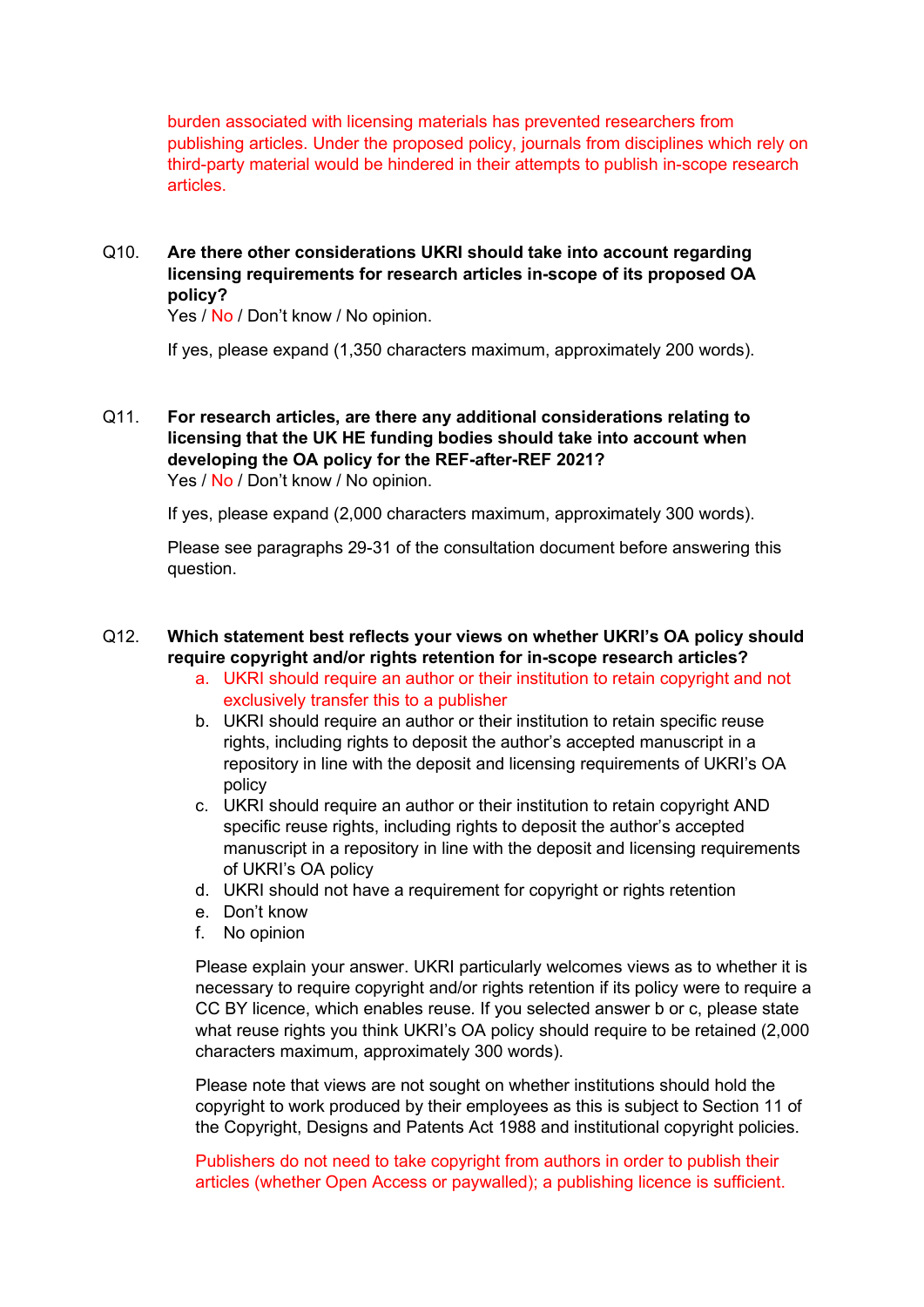However, on a practical level if an article or accepted manuscript is licensed CC-BY the matter of who holds the copyright is moot, so this ceases to be a problem for Open Access articles. We question whether this is an appropriate level of detail for UKRI to be concerned with.

Q13. **Regarding research articles in-scope of UKRI's OA policy, to what extent do you agree or disagree with each of the seven proposed technical standard requirements for journals and OA publishing platforms?** 

For each of the seven standards (see paragraphs 67a-67g of the consultation document): Strongly agree / Agree / Neither agree nor disagree / Disagree / Strongly disagree / Don't know / No opinion.

For each of the seven standards (see paragraphs 67a-67g of the consultation document), please explain your answer (700 characters maximum, approximately 100 words, per standard).

a. persistent digital object identifiers (PIDs) for research outputs must be implemented according to international standards such as DOI, URN or Handle

agree

- b. article-level metadata must be used according to a defined application profile that supports UKRI's proposed OA policy and is available via a CC0 public domain dedication; the metadata standard must adhere to international best practice such as the Crossref schema and OpenAIRE guidelines agree. Clarification of said metadata is required
- c. machine-readable information on the OA status and the licence must be embedded in the article in a standard non-proprietary format agree
- d. long-term preservation must be supported via a robust preservation programme such as CLOCKSS, Portico or an equivalent agree
- e. openly accessible data on citations must be made available according to the standards set out by the Initiative for Open Citations (I4OC) agree
- f. self-archiving policies must be registered in the SHERPA RoMEO database that underpins SHERPA/FACT agree
- g. unique PIDs for research management information must be used and must include the use of ORCID to identify all authors and contributors agree
- Q14. **Regarding research articles in-scope of UKRI's OA policy, to what extent do you agree or disagree with each of the five proposed technical standard requirements for institutional and subject repositories?**

For each of the five standards (see paragraphs 68a-68e of the consultation document): Strongly agree / Agree / Neither agree nor disagree / Disagree / Strongly disagree / Don't know / No opinion.

For each of the five standards (see paragraphs 68a-68e of the consultation document), please explain your answer (700 characters maximum, approximately 100 words, per standard).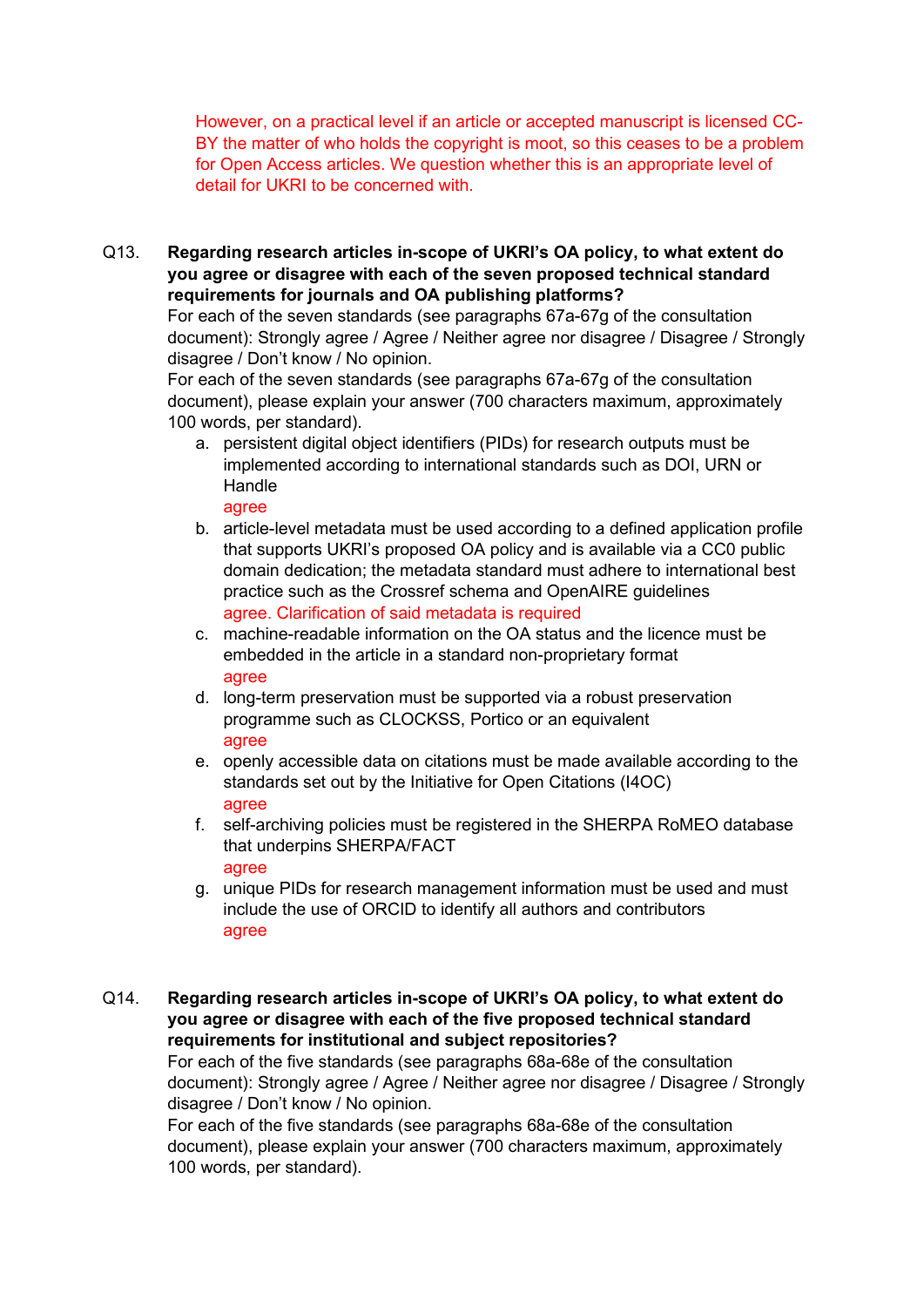- a. PIDs for research outputs must be implemented according to international standards such as DOI, URN or Handle no opinion
- b. article-level metadata must be implemented according to a defined application profile that supports the proposed UKRI OA policy and is available via a CC0 public domain dedication; this should include the persistent identifier to both the author's accepted manuscript and the version of record; the metadata standard must adhere to international best practice such as the OpenAIRE guidelines no opinion
- c. machine-readable information on the OA status and the licence must be embedded in the article in a standard non-proprietary format no opinion
- d. unique PIDs for research management information must be used and must include the use of ORCID to identify all authors and contributors no opinion
- e. the repository must be registered in the Directory of Open Access Repositories (OpenDOAR) no opinion. Repository standards are not a matter for publishers
- Q15. **To support the adoption of technical standards for OA, are there other standards, actions and/or issues UKRI should consider?** Yes / No / Don't know / No opinion.

Please explain your answer (2,650 characters maximum, approximately 400 words).

The consultation document does not present clear standards for all aspects in this policy. UKRI should therefore collaborate with publishers to specify the standards, allow time for publishers to adapt their workflows once those standards are in place, and work with publishing technology suppliers to ensure they are able to support the standards without increases in cost. UKRI should also consider that many societies publish with commercial partners, and therefore cannot make a commitment to adhering to new standards without their agreement.

Q16. **To support the implementation of UKRI's proposed OA policy requirement for research articles to include an access statement for underlying research materials (see paragraph 69 of the consultation document), are there any technical standards or best practices that UKRI should consider requiring?** Yes / No / Don't know / No opinion.

Please explain your answer (1,350 characters maximum, approximately 200 words).

Transparency and Openness Promotion (TOP) guidelines as set out at <https://osf.io/9f6gx/> may be a valuable addition in some disciplines, but should not be mandatory.

Q17. **UKRI's OA policy is proposed to apply to in-scope research articles accepted for publication on or after 1 January 2022. Which statement best reflects your views on this?**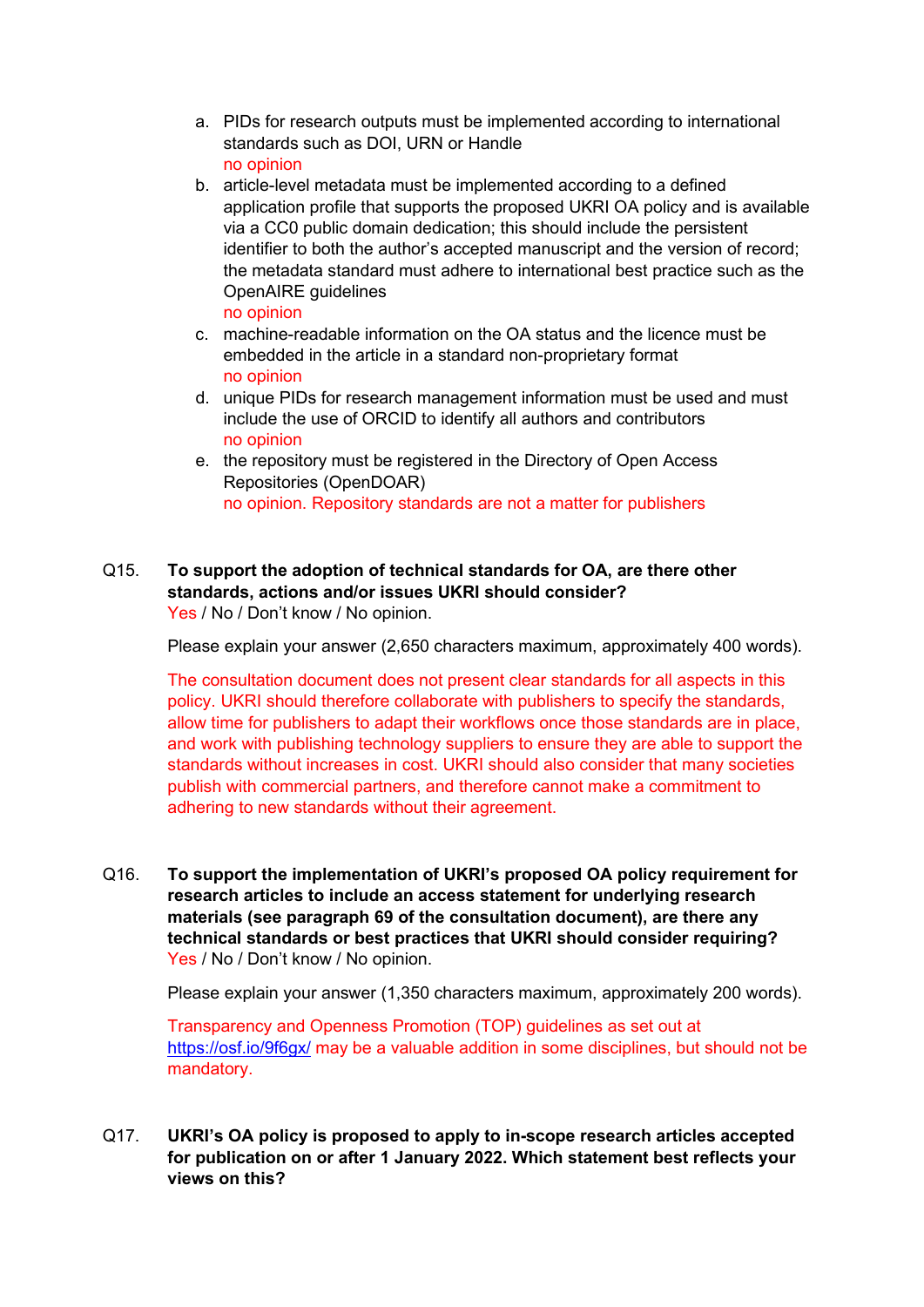- a. The policy should apply from 1 January 2022
- b. The policy should apply earlier than 1 January 2022
- c. The policy should apply later than 1 January 2022
- d. Don't know
- e. No opinion Please explain your answer.

UKRI particularly welcomes detailed evidence as to the practical implications of the choice of date. If you selected b or c, please also state what you consider to be a feasible implementation date (2,000 characters maximum, approximately 300 words).

Given the ongoing coronavirus pandemic and its disruptive effects on the scholarly landscape, we believe that UKRI should not impose additional compliance burdens on researchers and librarians at this time.

Q18. **For research articles, are there any considerations that UKRI and UK HE funding bodies need to take into account regarding the interplay between the implementation dates for UKRI's OA policy and the OA policy for the REF-after-REF 2021?** 

Yes / No / Don't know / No opinion.

If yes, please expand (2,000 characters maximum, approximately 300 words).

#### Q19. **Do you think the proposals outlined in Section A will have any financial cost implications for you or your organisation?** Yes / No / Don't Know / No opinion.

Please expand, providing evidence to support your view, where possible (2,000 characters maximum, approximately 300 words).

There are cost implications associated with several aspects of Section A. First, in respect of technical standards. There is some circular reasoning here, as adherence is required to a standard that has not been clearly defined. As alluded to in our response to question 15, new or changing standards have historically been associated with significant additional costs, for example in platform upgrades to validate ORCID or to ingest, display and allow data mining of JATS. Second, in respect of OA transformative agreements, which frequently require more publisher resources to manage workflows and systems integrations, as well as to report both 'publish' and 'read' (usage) statistics to institutions; these costs are incurred despite our members' best efforts to make such transformative agreements cost-neutral for institutions.

Q20. **Do you think the proposals outlined in Section A of the consultation document will result in financial benefits for you or your organisation?** Yes / No / Don't Know / No opinion.

Please expand, providing evidence to support your view, where possible (2,000 characters maximum, approximately 300 words).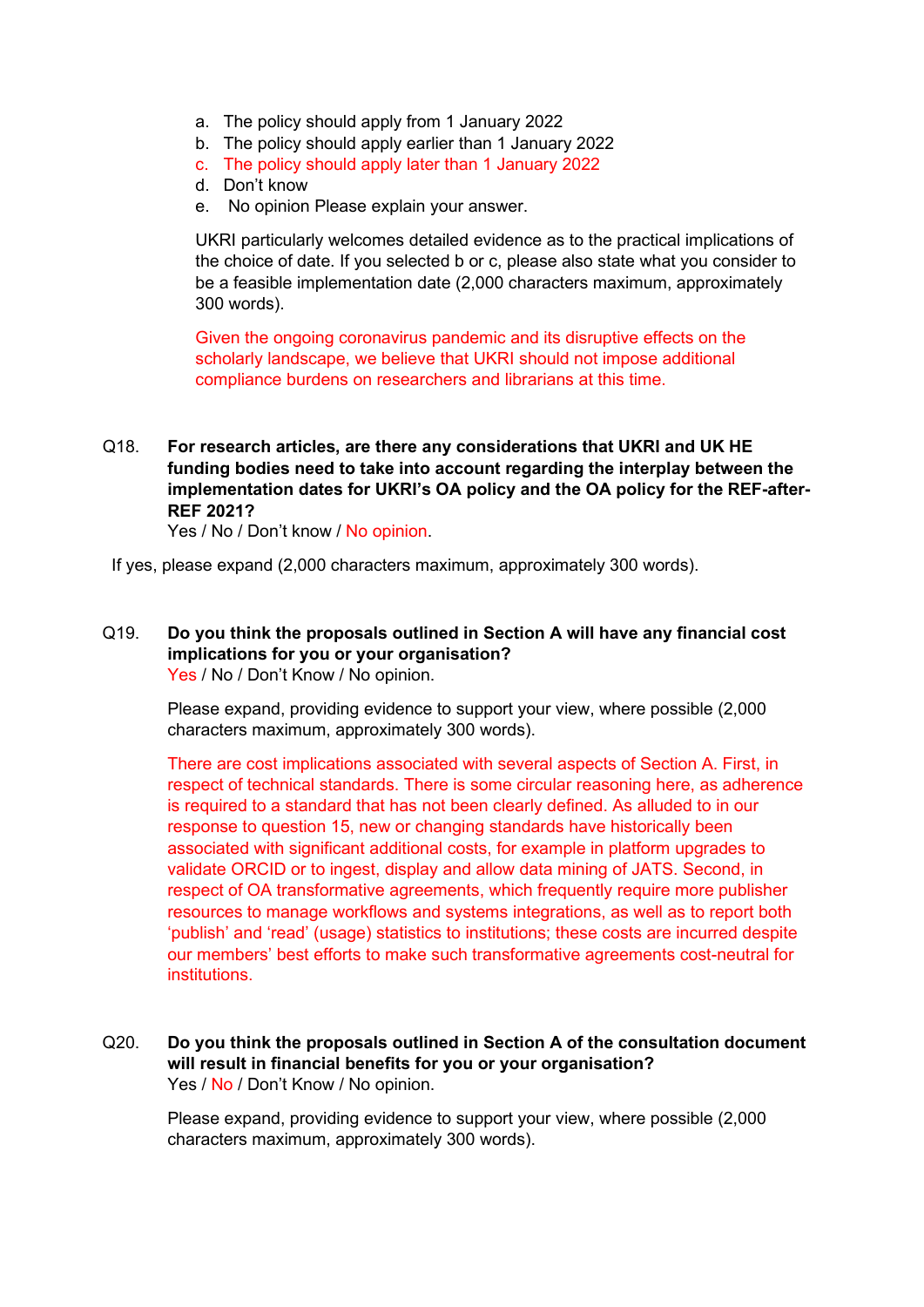#### Q21. **Can you provide any evidence of a changing balance of costs across research organisations arising from an emphasis on publishing costs rather than read costs?**

Yes / No / Don't know / No opinion.

Please expand (2,000 characters maximum, approximately 300 words).

As spend by institutions moves more towards a publish basis (from a read basis), it follows that research intensive institutions such as Cambridge and Imperial will have considerably higher spend whereas teaching-focused institutions are likely to have lower spend. As key users for many subjects are taught students, this rebalancing of cost between producers and users must be considered. Our members have attempted to make transformative agreements cost-neutral to institutions where it is possible to do so (e.g. the Microbiology Society's Publish and Read offer [\(https://www.microbiologyresearch.org/publish-and-read\)](https://www.microbiologyresearch.org/publish-and-read), which is similar to that offered by the Biochemical Society, Company of Biologists, and IWA Publishing. The Association for Computing Machinery, by contrast, has offered transformative agreements on the basis of rebalancing spend between publishing and reading institutions [\(https://www.acm.org/publications/openaccess#acmopen\)](https://www.acm.org/publications/openaccess#acmopen).

#### Q22. **Can you provide any evidence on cost increases and/or price rises (including in relation to OA article processing charges (APCs)s and subscriptions) and reasons for these?**

Yes / No / Don't know / No opinion.

Please expand (2,000 characters maximum, approximately 300 words).

Factors affecting pricing include (1) proportion of paywalled content, (2) editorial thresholds for acceptance, (3) technological improvements/upgrades, (4) editorial/publishing policy changes that involve more work (e.g. introducing new standards for published content, implementing similarity check or requiring data deposits and data availability statements), and (5) inflation – as suppliers increase their prices, our costs go up. In many disciplines, particularly AHSS, APCs for pure Open Access journals have been heavily subsidised and are therefore artificially low in order to encourage authors to engage with Open Access. With a move towards full Open Access, these subsidies will have to be withdrawn to ensure journals remain viable.

#### Q23. **Do you think there are steps publishers and/or other stakeholders could take to improve the transparency of publication charges?** Yes / No / Don't know / No opinion.

Please expand. Views are also welcome on how greater transparency might inform future funding levels (2,000 characters maximum, approximately 300 words).

Publishers should make more effort to show how subscription prices are set (and offset) in response to Open Access income. Again, where societies work with commercial publishers, they may not be able to do this.

A new working group of the SocPC aims to create a list of critical pieces of information that researchers, libraries and funders need to know about all journals.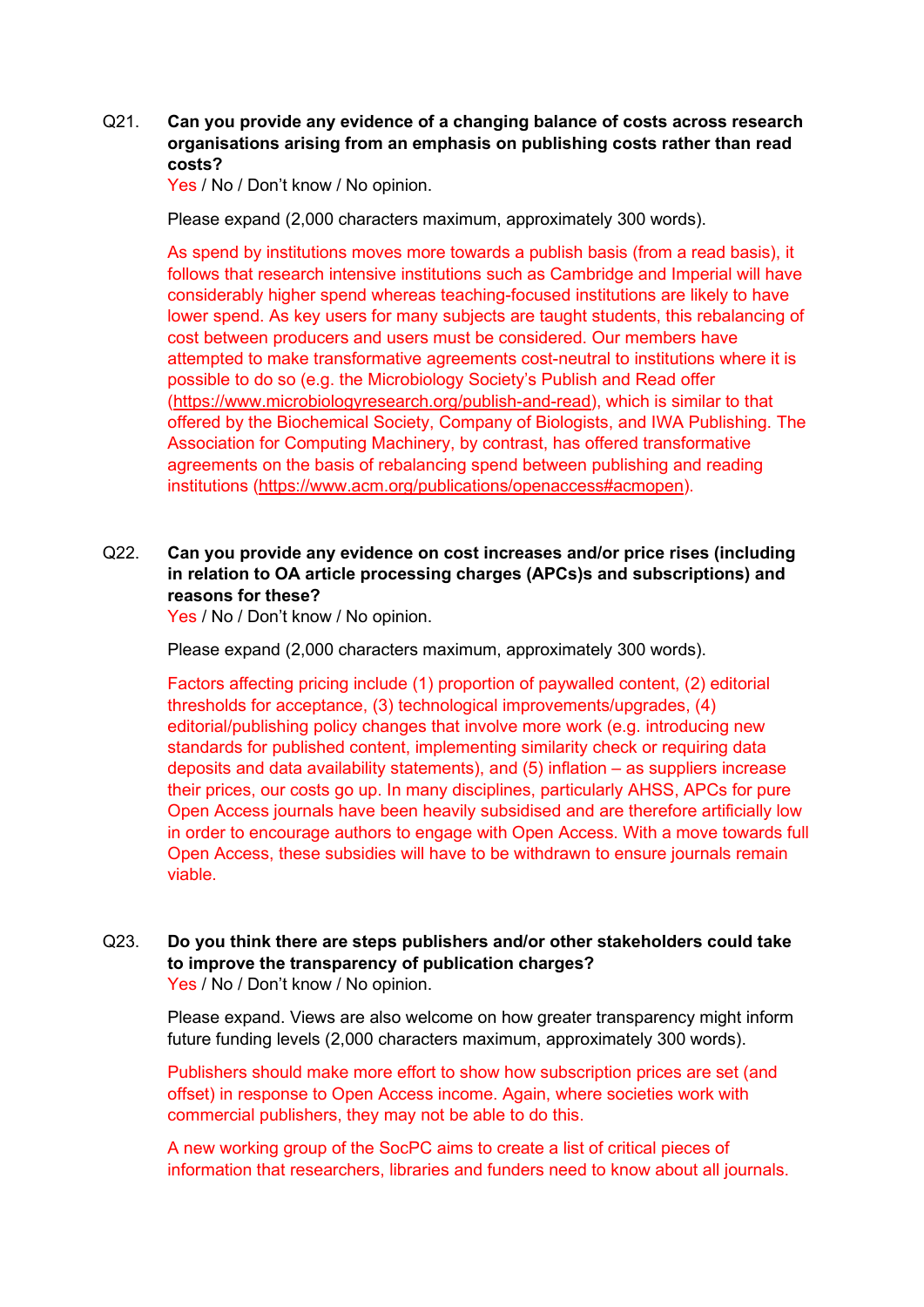The goal is to make it easy to see all the information for a journal at a glance, and compare this with what other journals offer. Assessment of the vital statistics for any title would also provide a more transparent view of what an APC 'buys' for that title.

- Q24. **Regarding UKRI's consideration about restricting the use of its OA funds for publication in hybrid journals (see paragraph 80 of the consultation document), please select the statement that best reflects your views:** 
	- a. UKRI OA funds should not be permitted to support OA publication in hybrid journals
	- b. UKRI OA funds should only be permitted to support OA publication in hybrid journals where they are party to a transformative agreement or similar arrangement
	- c. UKRI Open Access funds should be permitted to support Open Access publication in hybrid journals
	- d. None of the above
	- e. Don't know
	- f. No opinion

Please explain and, where possible, evidence your answer (2,650 characters maximum, approximately 400 words).

UKRI's stated objective is to have the research it has funded published Open Access. This objective is met equally well whether the article is published in a hybrid journal or a pure Open Access journal, and whether it is funded by APCs or under a transformative deal/other new model. UKRI's overall approach has been to make the policy as liberal (un-restrictive) as possible. This approach is to be welcomed and should be applied to the issue of funding hybrid journals.

Q25. **To what extent do you agree or disagree that UKRI OA funds should be permitted to support OA costs that support institutional repositories?** Strongly agree / Agree / Neither agree nor disagree / Disagree / Strongly disagree / Don't know / No opinion.

Please explain and, where possible, evidence your view (2,650 characters maximum, approximately 400 words).

Q26. **To help accelerate policy adoption, should UKRI introduce any other restrictions on how UKRI OA funds can be used?** Yes / No / Don't know / No opinion.

> Please explain your answer, including any views on how this could be implemented (1,350 characters maximum, approximately 200 words).

Q27. **There are many business models that can support OA. A common model for journals is based on APCs, but there are also other models (such as membership models and subscribe to open). Are there changes or alternatives to the present UKRI funding mechanisms that might help support a diversity of**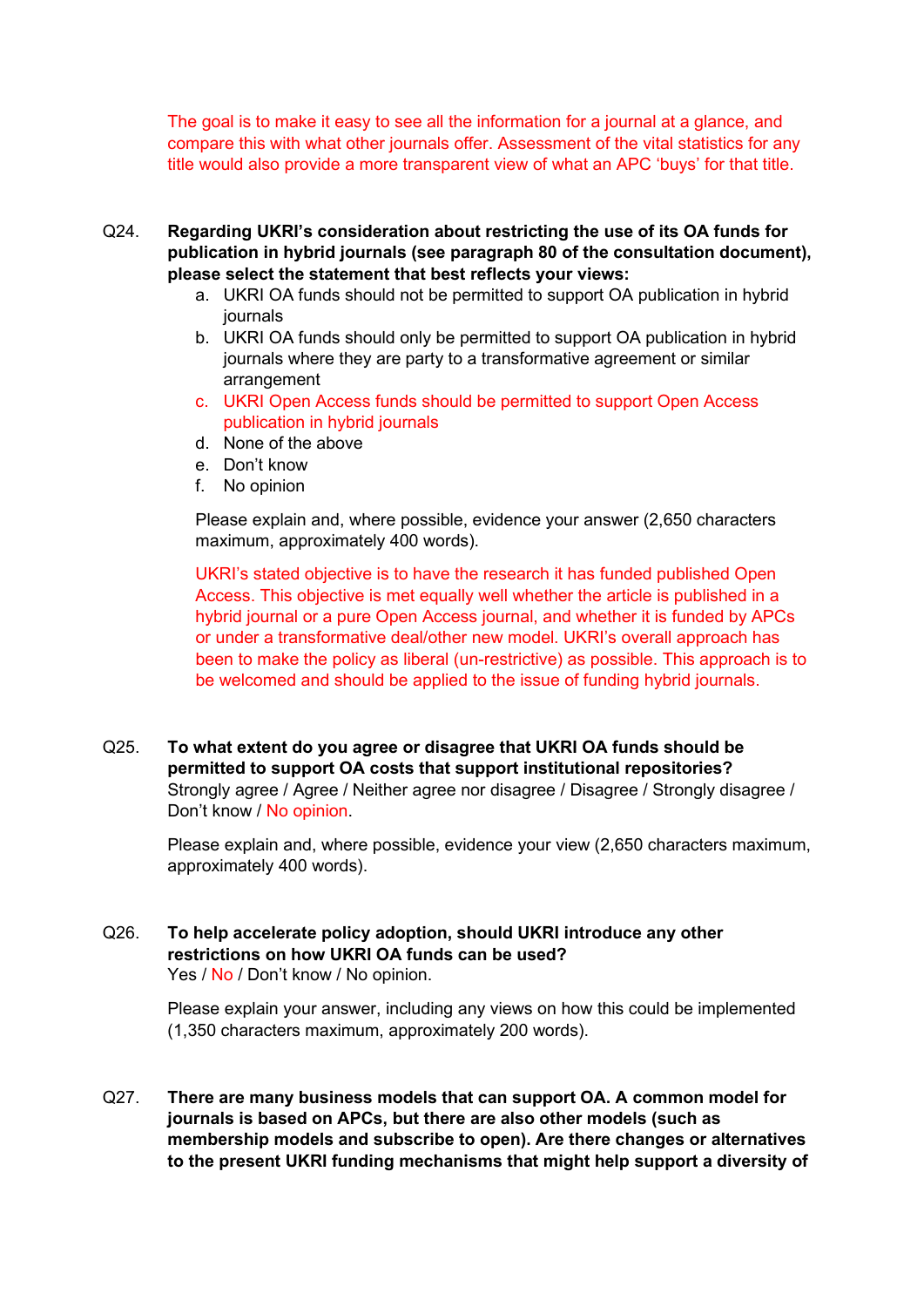#### **OA models?**

Yes / No / Don't know / No opinion.

Please expand (2,650 characters maximum, approximately 400 words).

There are many experiments underway at the present time, and these should be allowed to run their course to build an evidence base that can contribute to the development of future UKRI policy. However, it is worth bearing in mind that publishing must be able to scale, and that the costs of publishing are unlikely to decrease with the proliferation of technical standards and rising scholarly expectations.

Q28. **As discussed in paragraph 74 of the consultation document, transformative agreements are one way of moving to OA in a more cost-effective way. Are there approaches to managing transformative agreements or other mechanisms and developments that UKRI should consider to help manage the transition to OA in a way that is cost-effective and offers public value to the UK?** 

Yes / No / Don't know / No opinion.

Please expand (2,650 characters maximum, approximately 400 words).

UKRI should make a clear and public commitment to supporting Jisc in developing and funding transformative (read and publish) deals, including informing institutions that the Open Access block grant may be used to fund such deals. We also encourage UKRI to continue working with Jisc to ensure that small society publishers are able to make such deals and are not disadvantaged compared with commercial publishers. Historically, society publishers had not been a priority for consortia, including Jisc, and it is only since Jisc acquired a dedicated member of staff for society negotiations, in 2019, that progress has been made. We are keen to ensure that the resource is maintained, so that we can continue to expand transformative deals.

Q29. **Are there any existing or new infrastructure services that you think UKRI should fund the maintenance and/or development of, to support the implementation of its OA policy for research articles?**  Yes / No / Don't know / No opinion.

If yes, please state what these are and explain and, where possible, evidence why UKRI should provide support (2,650 characters maximum, approximately 400 words).

Q30. **To what extent do you agree or disagree that UKRI should provide or support a national shared repository?** Strongly agree / Agree / Neither agree nor disagree / Disagree / Strongly disagree / Don't know / No opinion.

Please explain and, where possible, evidence your answer (1,350 characters maximum, approximately 200 words).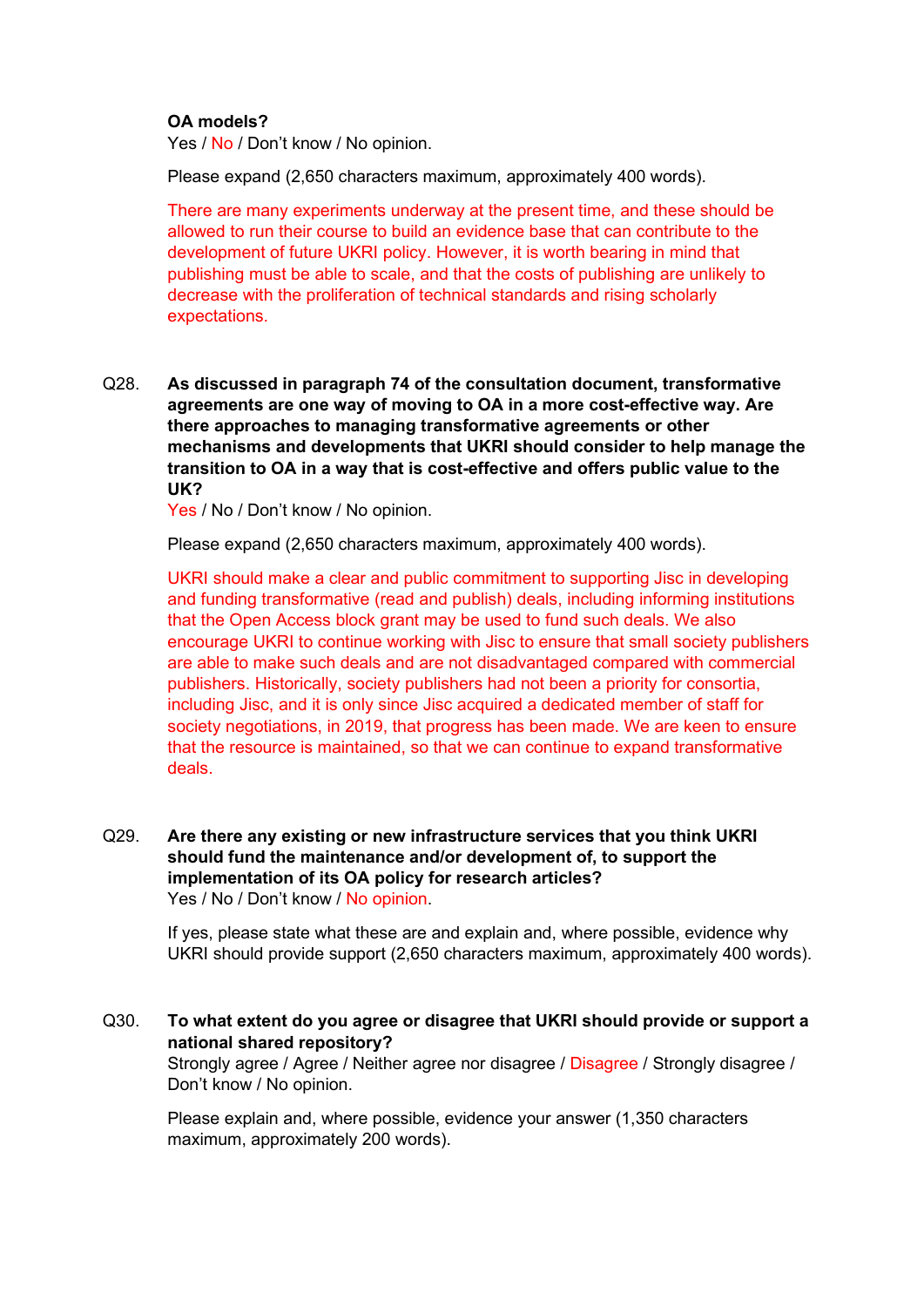Unless a national repository would replace all existing institutional repositories, this would unnecessarily divert funds and resources to building something which would duplicate existing infrastructure (IRs). We instead recommend deploying UKRI's limited funds where they can be most effective, in improving the interoperability of the existing IR network.

Q31. Should UKRI require preprints to be made OA where there is a significant benefit with regard to public emergencies? Yes / No / Don't know / No opinion.

If yes, is there a recognised definition of 'public emergency' and/or protocols that UKRI should consider if this policy is implemented? (1,350 characters maximum, approximately 200 words.)

Preprints have been a feature of scholarly communications since the launch of arXiv in August 1991, and there are now many preprint servers covering a multitude of disciplines in STEM (e.g. biorXiv, medrXiv) and AHSS (e.g. SocArXiv, SSRN), and Crossref report that since November 2016 there have been tens of thousands of DOIs registered for preprints. Despite this route to immediate Open Access, scholars still choose to publish their work in journals. Preprints may also mitigate the problems of Green Open Access to accepted manuscripts, as publishers can ensure that the versions of record – and any subsequent updates – are linked to the preprint.

Given UKRI's stated aim, we are surprised that preprints have not been given due consideration. By mandating preprints for all areas of research, UKRI can achieve its stated goal of immediate Open Access – faster, in fact, than any journal could achieve – without introducing new costs or trying to set policies for journals who serve a global market, and whose publishers are often not headquartered in the UK.

Q32. Are there any supporting actions that UKRI could take alongside its OA policy to support the use of preprints in all disciplines? Yes / No / Don't know / No opinion.

If yes, please expand (1,350 characters maximum, approximately 200 words).

UKRI should encourage journals to remove any obstacle to the publication of articles formerly submitted as pre-submission preprints (that is, preprints are not considered prior publication).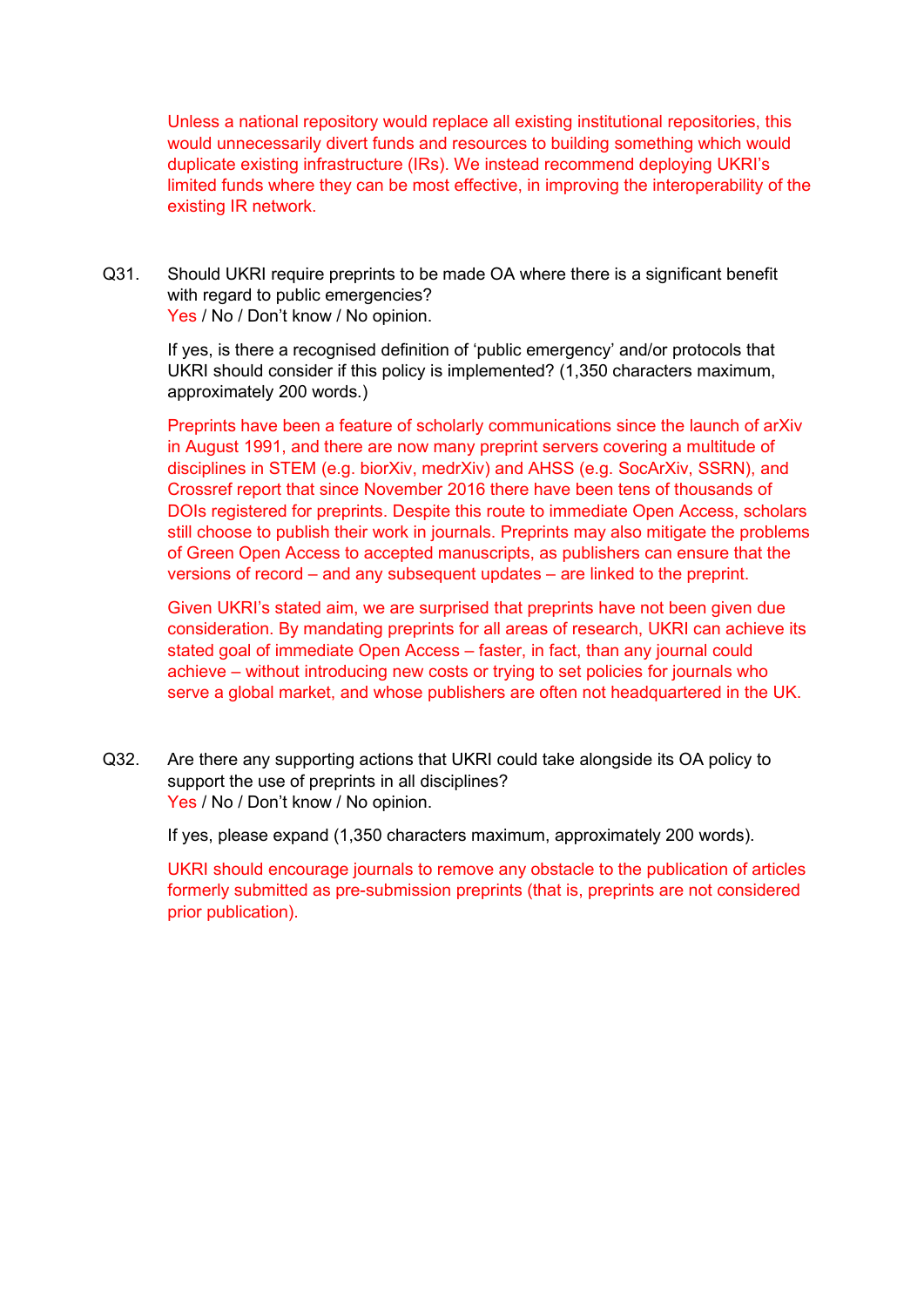## Section B: Monographs, Book Chapters and Edited Collections

Q33. **To what extent do you agree or disagree that the types of monograph, book chapter and edited collection defined as in-scope and out-of-scope of UKRI's proposed OA policy (see paragraphs 96-98 of the consultation document) are clear?**

Strongly agree / Agree / Neither agree nor disagree / Disagree / Strongly disagree / Don't know / No opinion.

If you disagree, please explain your view (2,000 characters maximum, approximately 300 words).

As written, the policy applies to edited collections 'when the editor(s) of the collection acknowledge(s) funding from UKRI'. Where all contributed chapters arise from UKRIfunded research, that is reasonable. In many cases, however, individual chapters will be provided by authors whose research has not been funded by UKRI; for some edited collections, the editor may well have only directly contributed an Introduction. We believe that it is inappropriate for UKRI to attempt to enforce a policy for researchers they have not funded.

On a related matter, we appreciate the inclusion of 'trade books' within the list of 'out of scope' types, but we are surprised that 'trade books' appears to be restricted to monographs, when some edited collections are in fact commissioned for publication as trade books (per the British Academy report Open Access and Book Chapters (2019)).

Finally, we wish to encourage UKRI to exempt highly illustrated scholarly works, per our response to question 44, which raises the issue of exceptions for in-scope books requiring significant reuse of third-party materials: some of this could be addressed by a clearer inclusion of all scholarly illustrated catalogues within the list of 'out of scope' types.

#### Q34. **Should the following outputs be in-scope of UKRI's OA policy when based on UKRI-funded doctoral research?**

#### a. Academic monographs

- Yes / No / Don't know / No opinion
- b. Book chapters
	- Yes / No / Don't know / No opinion
- c. Edited collections Yes / No / Don't know / No opinion

Please explain your view (1,350 characters maximum, approximately 200 words).

Monographs derived from theses require significant editorial effort to be publishable. While a mainstay of many book publishing programmes for the past fifty years, there is little expectation of significant sales of such material. The UKRI policy as written risks further limiting the market for thesis-derived monographs, raising the possibility of publishers withdrawing completely from taking on this type of book. If Open Access is to be applied to monographs or book chapters arising from UKRI-funded doctoral research, it must be accompanied by a guarantee that it can be properly supported by Open Access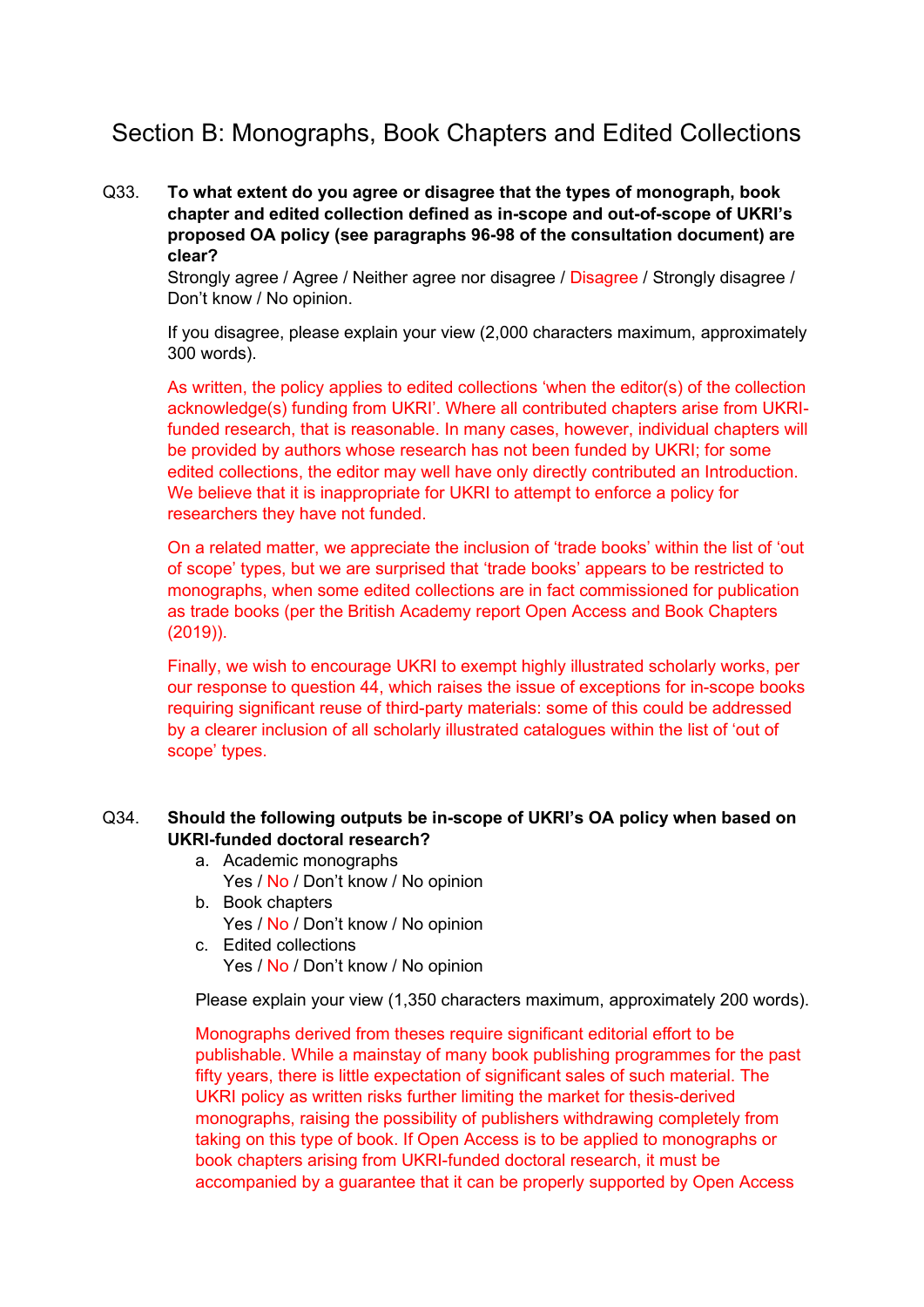funding (see our answer to question 40). The peripatetic nature of early career researchers, few of whom have permanent contracts, means they often have difficulty in gaining access to sources of Open Access funding, particularly for monographs or book chapters. There is therefore a significant equality, diversity and inclusion dimension to extending any Open Access requirements for outputs from doctoral research.

Q35. **To what extent do you agree or disagree that UKRI's OA policy should include an exception for in-scope monographs, book chapters and edited collections where the only suitable publisher in the field does not have an OA programme?** Strongly agree / Agree / Neither agree nor disagree / Disagree / Strongly disagree / Don't know / No opinion.

Please explain and, where possible, evidence your view (1,350 characters maximum, approximately 200 words).

We welcome this exception, and UKRI's related commitment to 'maintaining and encouraging a diverse publishing ecology' (para 94). There is a well-known 'long tail' of small publishers who publish one or two books in specialist contexts, and who may lack the financial or technical capacity to meet imposed Open Access stipulations (or may even still only publish in print).

Q36. **Are there any other considerations that the UK HE funding bodies should take into account when defining academic monographs, book chapters and edited collections in-scope of the OA policy for the REF-after-REF 2021?** Yes / No / Don't know / No opinion.

If yes, please expand (2,000 characters maximum, approximately 300 words).

Please see paragraphs 29-31 of the consultation document before answering this question.

Per our response to question 6: Given the much wider applicability of REF, there is little possibility of UKRI's being able to fund Open Access for versions of record. It is therefore even more important that there are realistically broad definitions of 'out of scope' types and exceptions. Consideration should be given to extending the definition of 'trade books' in the REF policy to provide more allowance for 'crossover' books.

#### Q37. **Regarding monographs in-scope of UKRI's proposed OA policy, which statement best reflects your view on the maximum embargo requirement of 12 months?**

- a. 12 months is appropriate
- b. A longer embargo period should be allowed
- c. A shorter embargo period should be required
- d. Different maximum embargo periods should be required for different discipline areas
- e. Don't know
- f. No opinion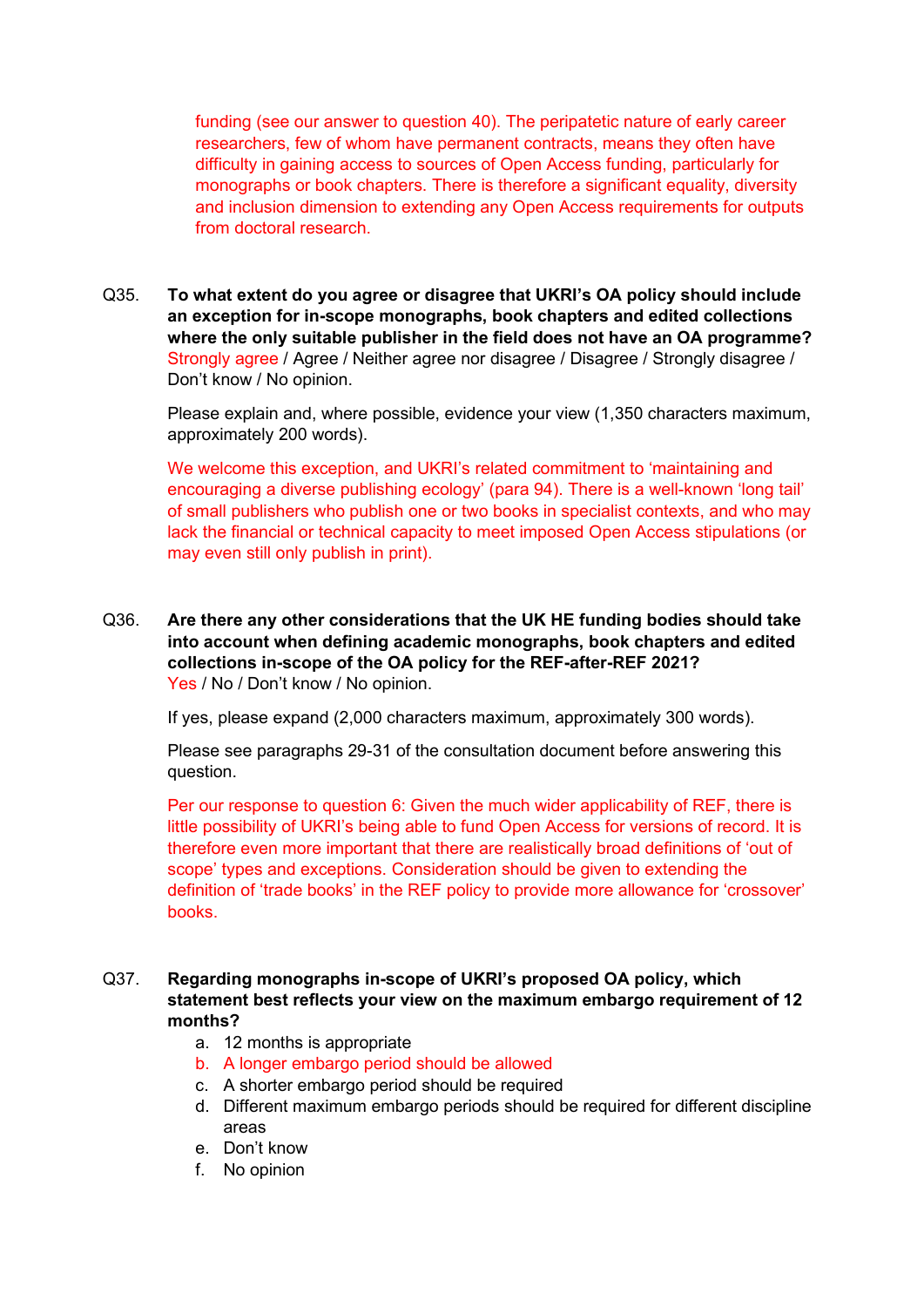Please explain and, where possible, evidence your answer. If you answered b, c or d please also state what you consider to be (an) appropriate embargo period(s) (1,350 characters maximum, approximately 200 words).

Monographs serve a purpose for many society communities, and while monograph programmes are not usually revenue-generating, they do need to cover their costs. According to the UUK report Open access and monographs: Evidence review (2019), '70% of publisher sales take place in the first two years after publication, with 80% of sales taking place in the first three years'. Sales data from IWA Publishing shows that for books published in 2013, 71% of sales were within 36 months of publication (37% in in year 1), while for books published in 2011, 67% of sales were within 36 months of publication (29% in year 1). That is, a 36-month embargo would lose this society publisher a third of all book sales, while a 12-month embargo thus loses the society two-thirds of sales. These patterns are predicated on existing circumstances. Given known challenges to library budgets, there is a strong possibility that too short an embargo period would lead to changes in buyer behaviour that would reduce sales even further.

If UKRI wishes to achieve Open Access for monographs, then this must be properly funded through appropriate book processing charges (see our answer to question 40); alternatively, if funding is not available, then any maximum embargo period should not be less than 36 months to maintain the viability of book publishing.

#### Q38. **Regarding book chapters in-scope of UKRI's proposed OA policy, which statement best reflects your view on the maximum embargo requirement of 12 months?**

- a. 12 months is appropriate
- b. A longer maximum embargo period should be allowed
- c. A shorter maximum embargo period should be required
- d. Different maximum embargo periods should be required for different discipline areas
- e. Don't know
- f. No opinion

Please explain and, where possible, evidence your answer. If you answered b, c or d please also state what you consider to be (an) appropriate embargo period(s) (1,350 characters maximum, approximately 200 words).

Beyond commercial concerns, there are different degrees of time sensitivity in different disciplines, with shorter embargo periods usually applying to STM fields versus longer ones in AHSS, as evidenced by the British Academy's report Open Access and Book Chapters (2019), which found for Green Open Access 'the most commonly stipulated embargo periods are 12 months (sometimes explicitly for science books), and 24 months (sometimes implicitly for humanities and social sciences books).' Against this background, we believe that while the 12 month embargo period may be appropriate for book chapters in the natural sciences, a longer period of no less than 24 months should be set for book chapters in the arts, humanities and social sciences. In both cases, however, we wish to draw your attention to our responses to questions 37 and 40, and note that even delayed Open Access will require some manner of funding.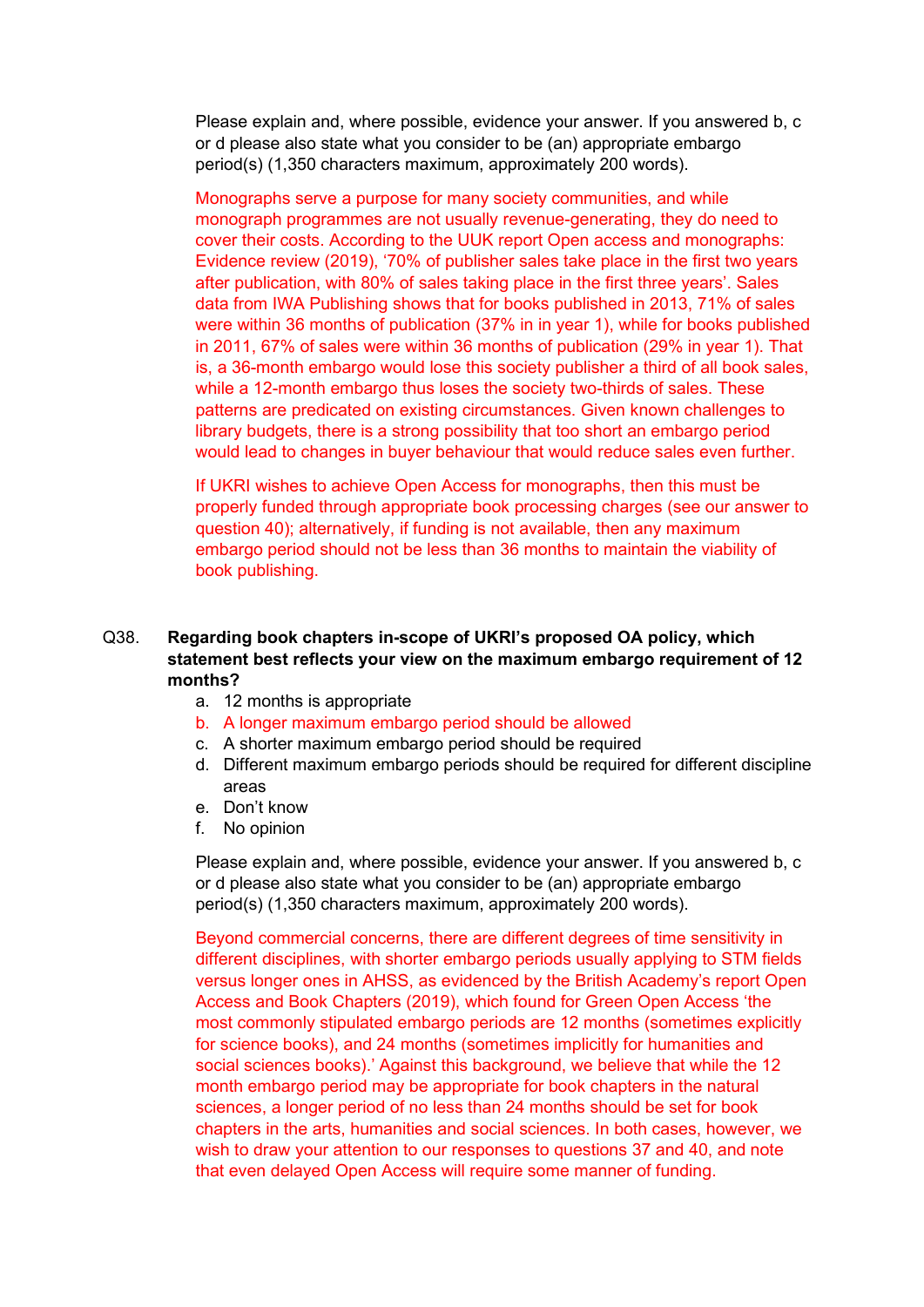#### Q39. **Regarding edited collections in-scope of UKRI's proposed OA policy, which statement best reflects your view on the maximum embargo requirement of 12 months?**

- a. 12 months is appropriate
- b. A longer embargo period should be allowed
- c. A shorter embargo period should be required
- d. Different maximum embargo periods should be required for different discipline areas
- e. Don't know
- f. No opinion

Please explain and, where possible, evidence your answer. If you answered b, c or d please also state what you consider to be (an) appropriate embargo period(s) (1,350 characters maximum, approximately 200 words).

Please see our response to question 37.

Q40. **Do you have any specific views and/or evidence regarding different funding implications of publishing monographs, book chapters or edited collections with no embargo, a 12-month embargo or any longer embargo period?** Yes / No.

If yes, please expand (2,000 characters maximum, approximately 300 words).

Please note that funding is further considered under paragraph 110 of the consultation document (question 53).

The question of funding for Open Access books is a complex one. Using current sales patterns will not provide an adequate model for an environment in which materials become freely available shortly after publication, as purchaser behaviour will change, but we must also recognise the straitened circumstances of many institutional libraries, which may reduce their ability to purchase non-Open Access book output. For each society publisher, staff and Trustees will need to assess whether the relevant society can afford to maintain a book publication programme in this environment.

However, we can offer some thoughts. For example, should a zero-month embargo be required we can suggest that the book or chapter processing charge might need to be set at a rate of cost plus projected sales, where a twelve-month embargo might be set at half that rate, with longer embargoes attracting smaller fees. A significant risk in such an environment arises from commercial players like Amazon, who can realise economies of scale beyond the reach of any society. Should such players see an opportunity, they may offer researchers with funds for Open Access the option to self-publish through their service. We caution against this being seen as a positive move, however, as material published in this way will not have been subject to editorial or peer review processes, nor will it incorporate the rich metadata or be subject to the preservation mechanisms that help sustain the scholarly record.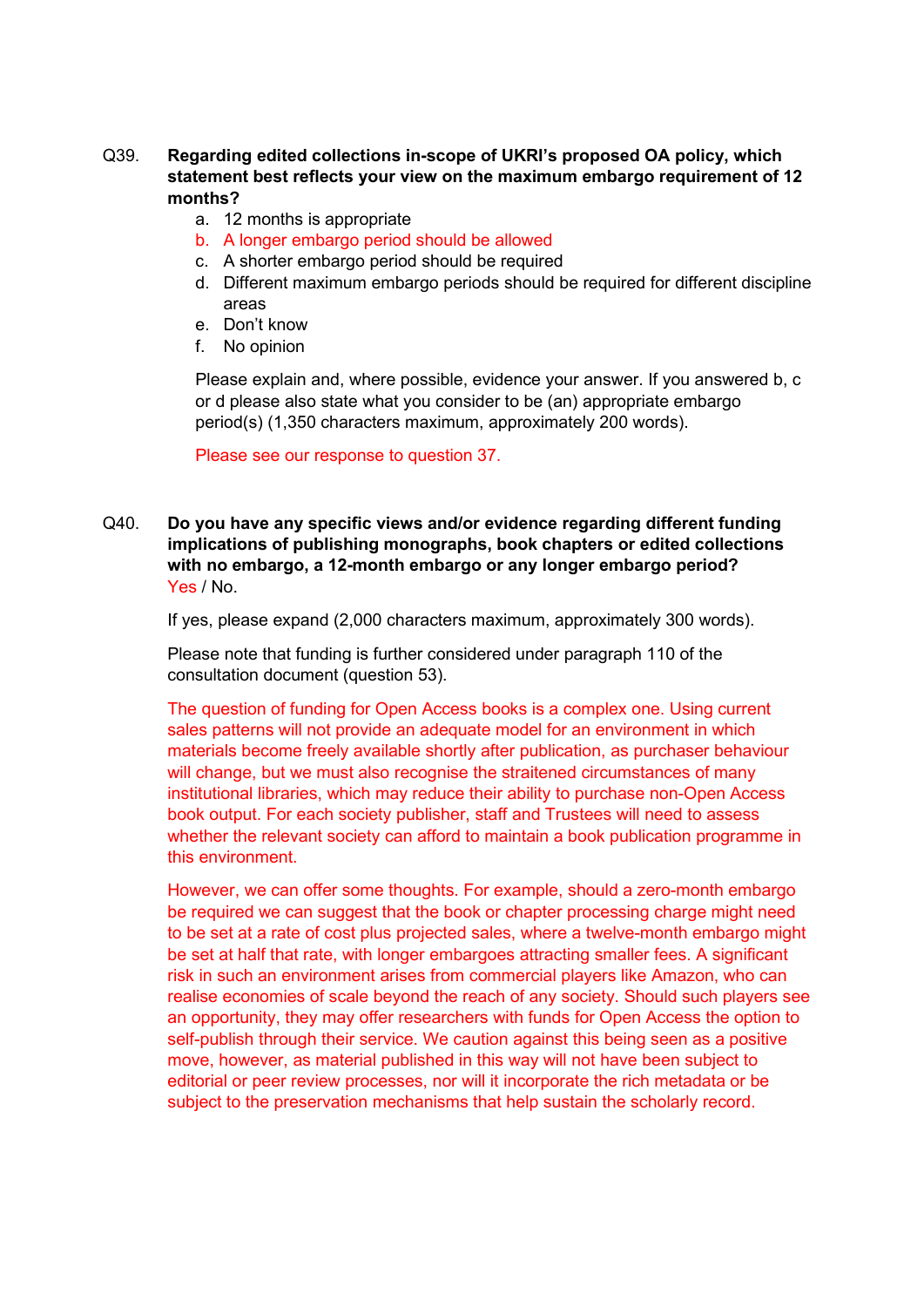Q41. **To what extent do you agree that self-archiving the post-peer-review author's accepted manuscript should meet the policy requirement?**

Strongly agree / Agree / Neither agree nor disagree / Disagree / Strongly disagree / Don't know / No opinion.

Please explain and your view (1,350 characters maximum, approximately 200 words).

While the Green route may prove to be the most practical way of achieving Open Access for book content, this should still be subject to appropriate embargo periods being in place (per our answers to questions 37 and 40). We must also reiterate our arguments made in response to question 4, where we drew attention to quality issues associated with Green Open Access. Specifically, problems in maintaining the integrity of the scholarly literature, and the lack of mark-up for accessibility purposes.

Q42. **Regarding monographs, book chapters and edited collections, are there any additional considerations relating to OA routes, deposit requirements and delayed OA that the UK HE funding bodies should take into account when developing the OA policy for the REF-after-REF 2021?** Yes / No / Don't know / No opinion.

If yes, please expand (2,650 characters maximum, approximately 400 words).

Please see paragraphs 29-31 of the consultation document before answering this question.

We have argued in our answers above that Open Access for books should be properly funded. As with journal content, we acknowledge that it is highly unlikely that UKRI would be able to fund Open Access for the much larger number of books that will be subject to REF and that, if there is to be an Open Access requirement for books, it is more likely to be met through the Green route. Per the arguments already made above, a maximum embargo period of only 12 months for all REF-eligible books would be extremely damaging to the future health of academic book publication, particularly by society publishers. In order to sustain discipline-specific, not-for-profit society publishers, we recommend that for REF the embargo period should be not less than 36 months, and that consideration should also be given to identifying and clarifying exemptions from the Open Access requirements, for example for highly illustrated works.

Q43. **To what extent do you agree or disagree with CC BY -ND being the minimum licensing requirement for monographs, book chapters and edited collections in-scope of UKRI's proposed OA policy?**

Strongly agree / Agree / Neither agree nor disagree / Disagree / Don't know / No opinion.

Please explain and, where possible, evidence your view (1,350 characters maximum, approximately 200 words).

We welcome the inclusion of ND as a permissible element in the CC licence for book content. This is recommended in the UUK report Open access and monographs: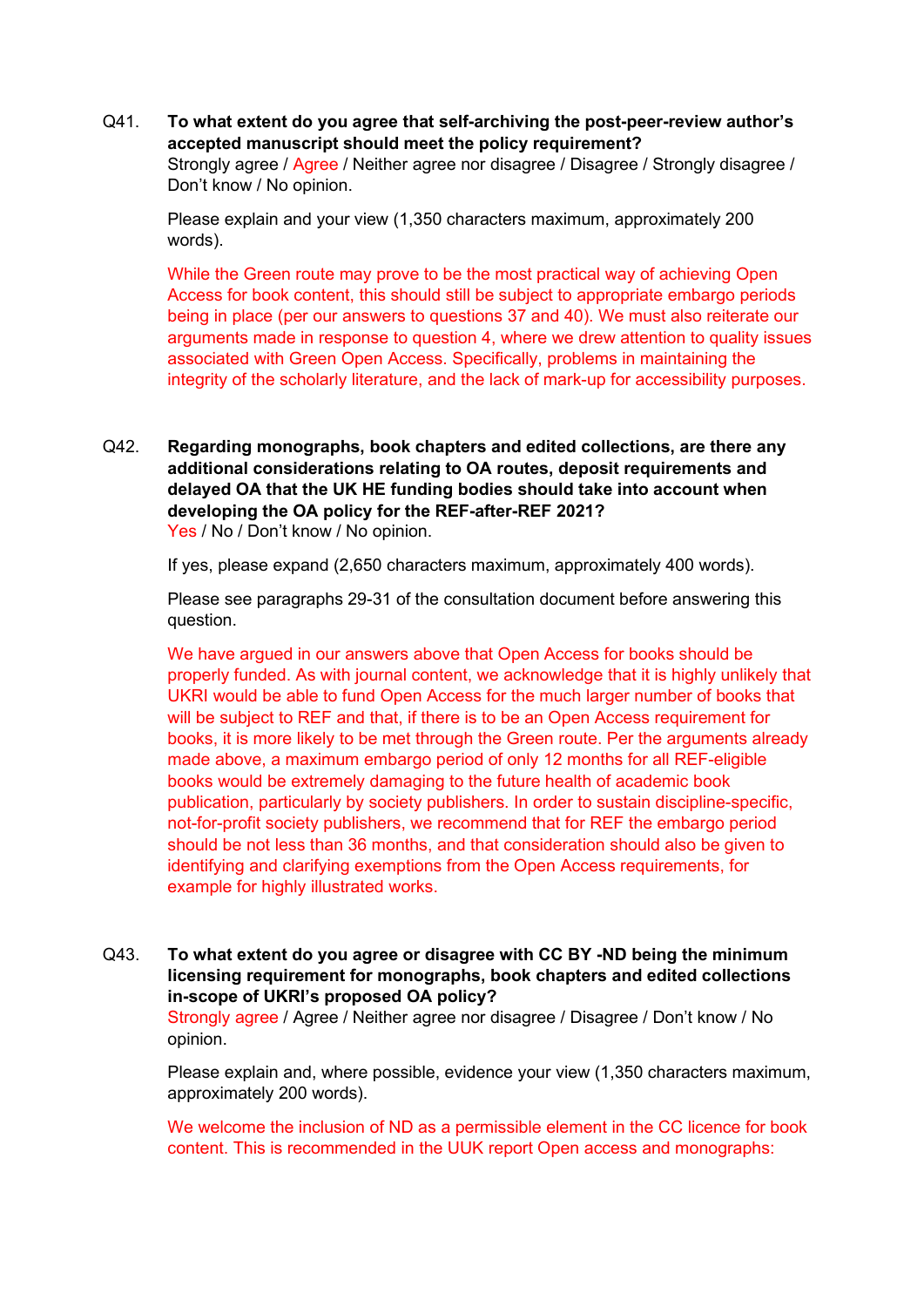Evidence review (2019). We wonder why the same logic has not been applied to journal articles.

Q44. **To what extent do you agree or disagree that UKRI's OA policy should include an exception for in-scope monographs, book chapters and edited collections requiring significant reuse of third-party materials?**

Strongly agree / Agree / Neither agree nor disagree / Disagree / Strongly disagree / Don't know / No opinion.

Please explain your view (1,350 characters maximum, approximately 200 words). Questions 45-46 concern how 'significant reuse' may be defined.

We strongly believe that there should be Open Access policy exemptions for books requiring significant reuse of third-party materials and have argued (see response to question 33) that all scholarly illustrated catalogues should be included within the list of 'out of scope' types.

There are still many rights holders who do not offer Open Access licences of any type for their material. These include libraries, archives, museums as well as consortia of cultural agencies. Researchers therefore frequently face difficulty in obtaining Open Access licences for such material, including text, music, maps, documents, artworks, archaeological material, etc. Where rights holders do allow Open Access licences, they are often time-bound and/or limited by number of downloads. When those limits are reached the licence must be renewed at an additional fee, or the content removed from an article.

In instances where Open Access licences for third-party material can be obtained, they are regularly more expensive than traditional licences. Books, by their nature, have more third-party material than articles, and licensing restrictions may mean a book is financially unviable, or even entirely unpublishable. Open Access policy would be greatly eased if a more joined-up approach could be agreed across government.

Q45. **To what extent do you agree or disagree that if an image (or other material) were not available for reuse and no other image were suitable, it would be appropriate to redact the image (or material), with a short description and a link to the original?**

Strongly agree / Agree / Neither agree nor disagree / Disagree / Strongly disagree / Don't know / No opinion.

Please explain your view (1,350 characters maximum, approximately 200 words).

The redaction of an image or other unavailable material and its replacement by a 'tombstone' is a highly undesirable approach. Particularly in art history and in the study of 20th-century music and literature, the argument in any book or chapter would be meaningless without the images or texts reproduced alongside.

Q46. **Do you have a view on how UKRI should define 'significant use of third- party materials' if it includes a relevant exception in its policy?** Yes / No / Don't know / No opinion.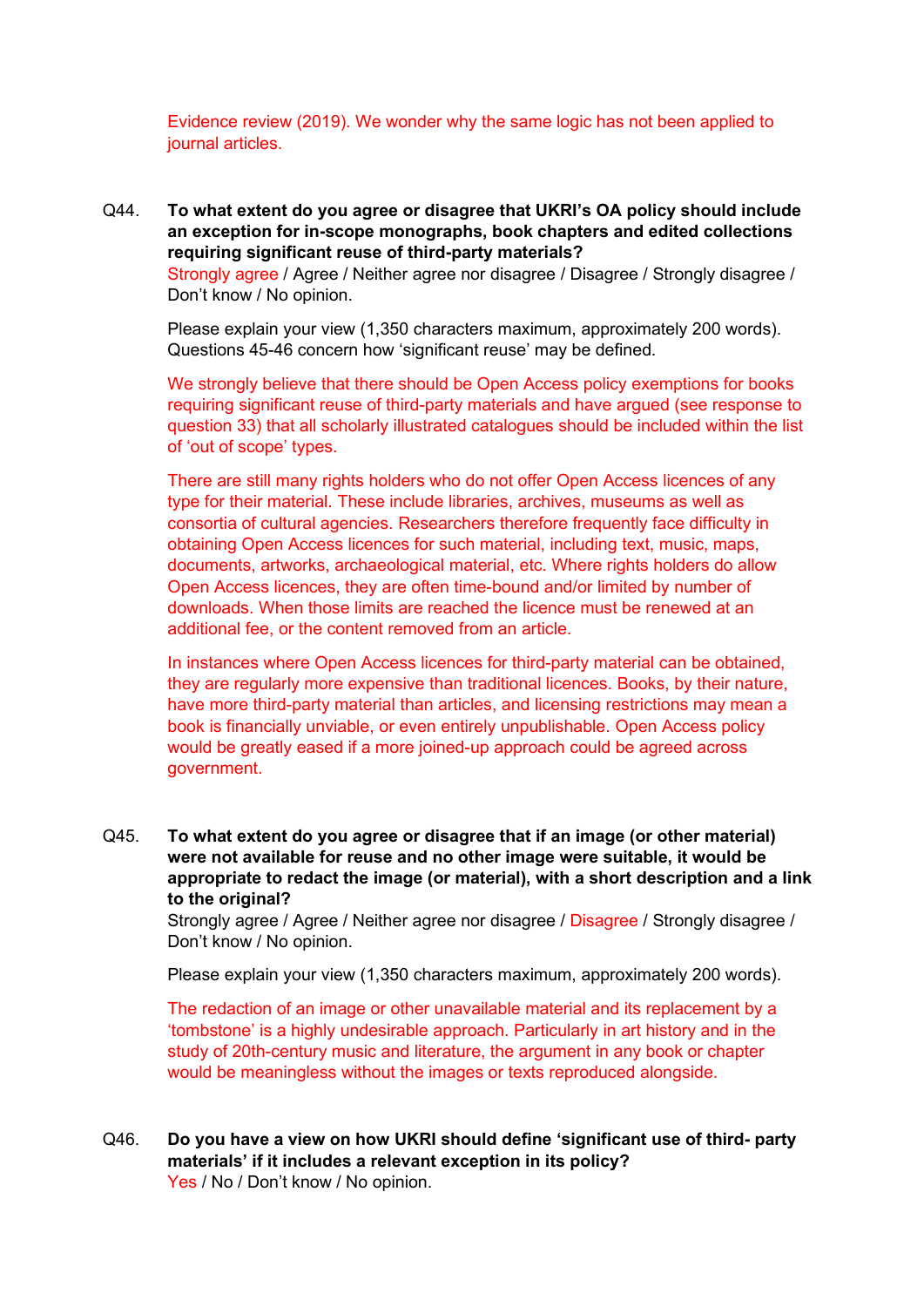If yes, please expand (2,000 characters maximum, approximately 300 words).

'Significant use' is not just a question of quantity. Any piece of intense analysis or criticism of one or more images or pieces of text, and which relies on the reproduction of those for its argument, should be classed as making 'significant use'. For example, a book chapter focusing on just one work of art should fall within the definition.

Q47. **Do you have any other comments relating to licensing requirements and/or the use of third-party materials, in relation to UKRI's proposed OA policy for academic monographs, book chapters and edited collections?** Yes / No.

If yes, please expand (1,350 characters maximum, approximately 200 words).

Q48. **Regarding monographs, book chapters and edited collections, are there any additional considerations relating to licensing requirements and/or third-party materials that you think that the UK HE funding bodies should take into account when developing the OA policy for the REF -after-REF 2021?** Yes / No / Don't know / No opinion.

If yes, please expand (2,650 characters maximum, approximately 400 words).

Please refer to paragraphs 29-31 of the consultation document before answering this question.

The welcome inclusion within the UKRI policy of ND as a permissible element in the CC licence for book content should certainly be extended to the future REF policy.

Given the greater numbers of books that will be affected by any REF policy, it should include an exception for REF-eligible books requiring significant reuse of third-party materials – such as highly illustrated books.

#### Q49. **Which statement best reflects your views on whether UKRI's OA policy should require copyright and/or rights retention for in-scope monographs, book chapters and edited collections?**

- a. UKRI should require an author or their institution to retain copyright and not exclusively transfer this to a publisher
- b. UKRI should require an author or their institution to retain specific reuse rights, including rights to deposit the author's accepted manuscript in a repository in line with the deposit and licensing requirements of UKRI's OA policy
- c. UKRI should require an author or their institution to retain copyright AND specific reuse rights, including rights to deposit the author's accepted manuscript in a repository in line with the deposit and licensing requirements of UKRI's OA policy
- d. UKRI's OA policy should not have a requirement for copyright or rights retention
- e. Don't know
- f. No opinion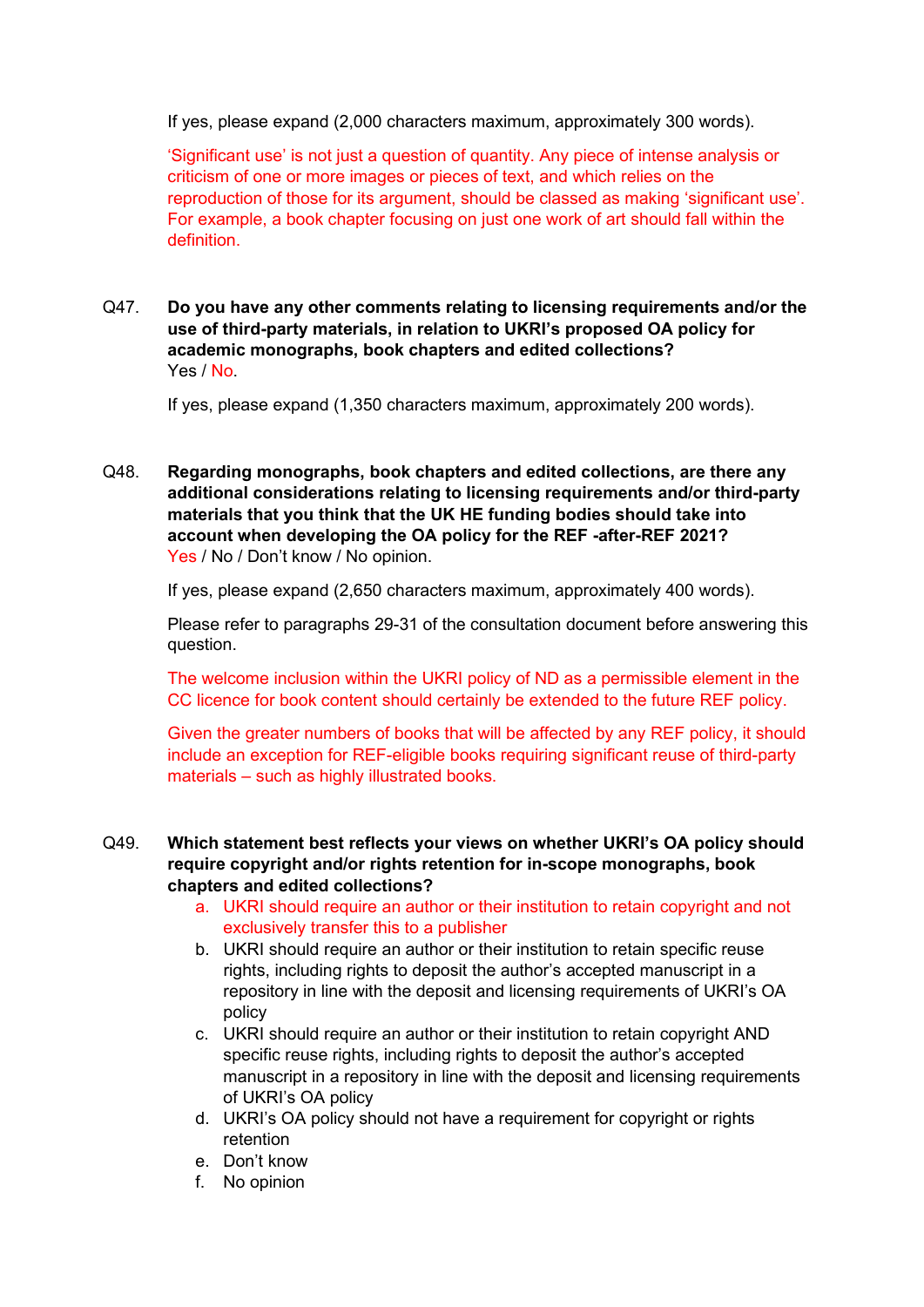Please explain and, where possible, evidence your answer. If you selected answer b or c, please state what reuse rights you think UKRI's OA policy should require to be retained (2,000 characters maximum, approximately 300 words). It is not necessary to repeat here, in full, information provided in response to question 12.

Please note that views are not sought on whether institutions should hold the copyright to work produced by their employees as this is subject to Section 11 of the Copyright, Designs and Patents Act 1988 and institutional copyright policies.

As we said in response to question 12, publishers do not need to take copyright from authors in order to publish their books (whether Open Access or paywalled); a publishing licence is sufficient. However, on a practical level if material is licensed CC-BY the matter of who holds the copyright is moot, so this ceases to be a problem for Open Access books. UKRI policy may seek to extend Open Access to academic books, but it does not need to make stipulations about copyright to do so.

- Q50. Regarding the timing of implementation of UKRI's OA policy for monographs, book chapters and edited collections, which statement best reflects your view?
	- a. The policy should apply from 1 January 2024
	- b. The policy should apply earlier than 1 January 2024
	- c. The policy should apply later than 1 January 2024
	- d. Don't know
	- e. No opinion

Please explain and, where possible, evidence your answer. If you selected b or c, please also state what you consider to be a feasible implementation date (2,000 characters maximum, approximately 300 words).

We note that 'the policy will apply to in-scope monographs, book chapters and edited collections published on or after 1 January 2024, unless a contract has been signed before this date that prevents adherence to the policy' (para 109): the final part of that sentence is crucial, and we welcome it.

Our one caveat is that, before the policy is finally announced, the Research Councils must have made it clear to anyone applying for a three-year grant for a piece of research work how they should budget for any book/chapter processing charges, or how they would be able to access such funding subsequently.

Q51. **In order to support authors and institutions with policy implementation UKRI will consider whether advice and guidance can be provided. Do you have any suggestions regarding the type of advice and guidance that might be helpful?** Yes/ No.

If yes, please expand (2,000 characters maximum, approximately 300 words).

Q52. **Regarding monographs, book chapters and edited collections, are there any other considerations that UKRI and the UK HE funding bodies need to take into account when considering the interplay between the implementation dates for**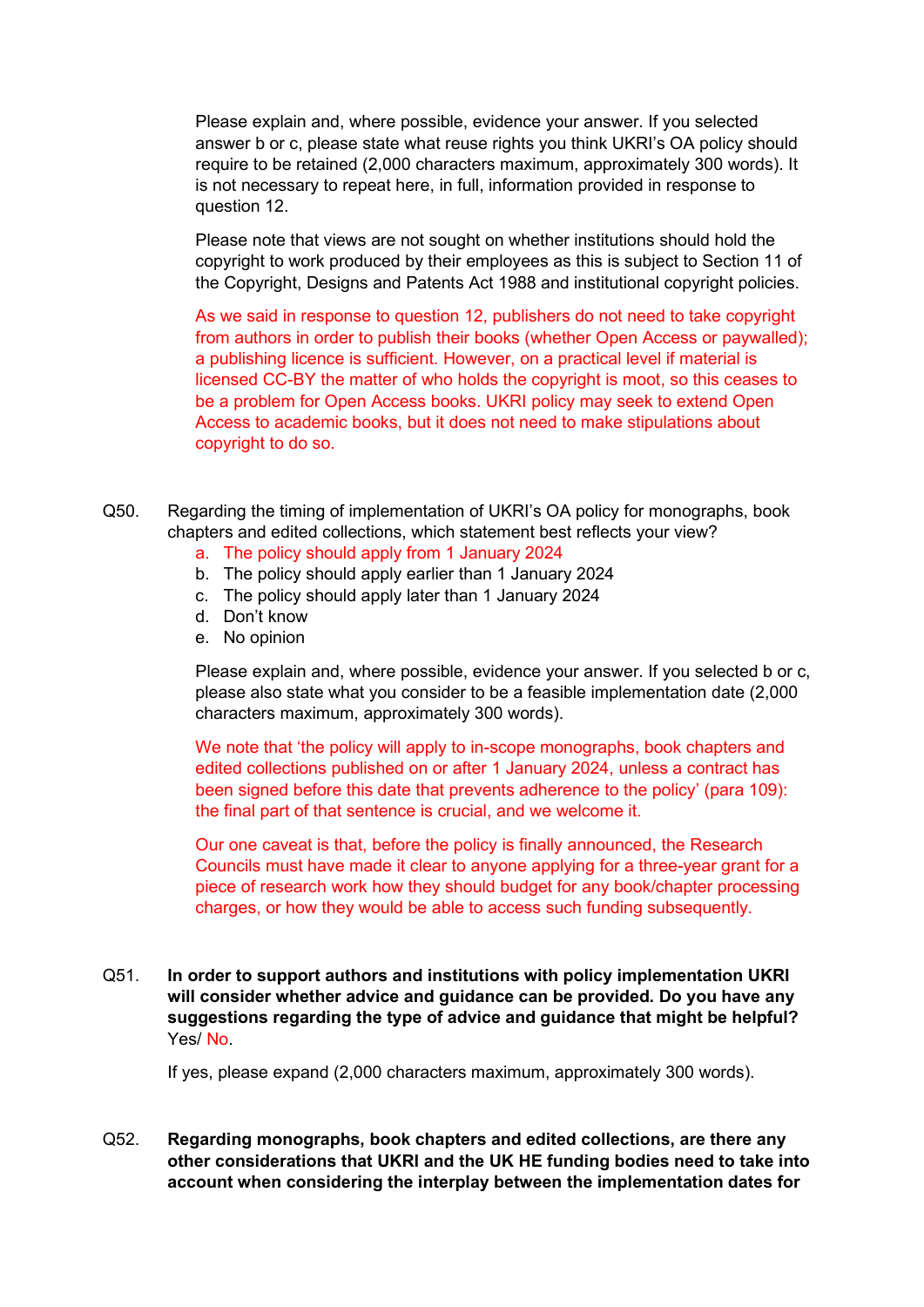#### **the UKRI OA policy and the OA policy for the REF-after-REF 2021 OA?** Yes / No / Don't know / No opinion.

If yes, please expand (2,650 characters maximum, approximately 400 words).

When answering question 42 we noted that, if there is to be a REF requirement for Open Access for books, this is more likely to be met through the Green route. Settling on an appropriate embargo period will be crucial for the future health of academic book publication. We believe that the next REF should be used to encourage rather than to require Open Access publication, and that the opportunity should be taken to test the impact of different lengths of embargo period over the course of the REF cycle.

#### Q53. **Do you have any views regarding funding levels, mechanisms and eligible costs to inform UKRI's considerations about the provision of funding for OA monographs, book chapters and edited collections in - scope of its proposed policy?**

Yes / No.

If yes, please expand (2,650 characters maximum, approximately 400 words).

The costs of scholarly book publishing include editorial curation and selection (particularly for monographs), peer review, language polishing, production, dissemination, preservation, marketing, and more. While groups such as Knowledge Unlatched and individual publishers have experimented with Open Access for books, none have as yet proven to be a scalable, sustainable business model that would allow publishers, including society publishers, to offer pure Open Access books at a price within the reach of researchers, though several member societies are keen to experiment with such models.

Q54. **To support the implementation of UKRI's OA policy, are there any actions (including funding) that you think UKRI and/or other stakeholders should take to maintain and/or develop existing or new infrastructure services for OA monographs, book chapters and edited collections?** Yes / No / Don't know / No opinion.

If yes, please state what these are and, where relevant, explain why UKRI should provide support (2,650 characters maximum, approximately 400 words).

Q55. **Are there any technical standards that UKRI should consider requiring and/or encouraging in its OA policy to facilitate access, discoverability and reuse of OA monographs, book chapters and edited collections?** Yes / No / Don't know / No opinion.

Please expand (2,000 characters maximum, approximately 300 words).

UKRI should encourage use of appropriate persistent identifiers such as ORCID, DOI, Grant IDs, etc., as well as inclusion of licence information in the metadata associated with each output (book or book chapter).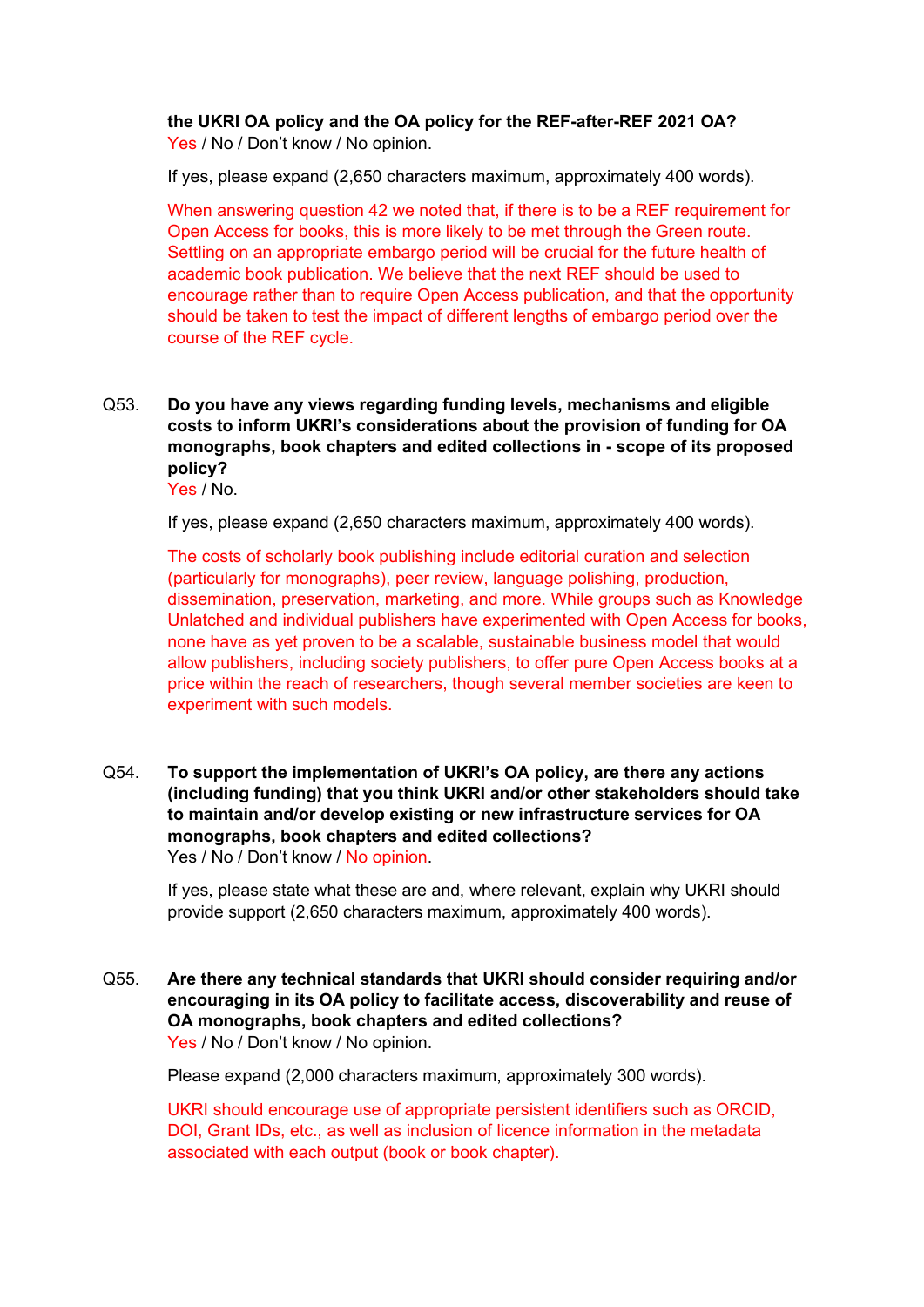Q56. **Do you have any other suggestions regarding UKRI's proposed OA policy and/or supporting actions to facilitate access, discoverability and reuse of OA monographs, book chapters and edited collections?** Yes / No / Don't know / No opinion.

If yes, please expand (2,000 characters maximum, approximately 300 words).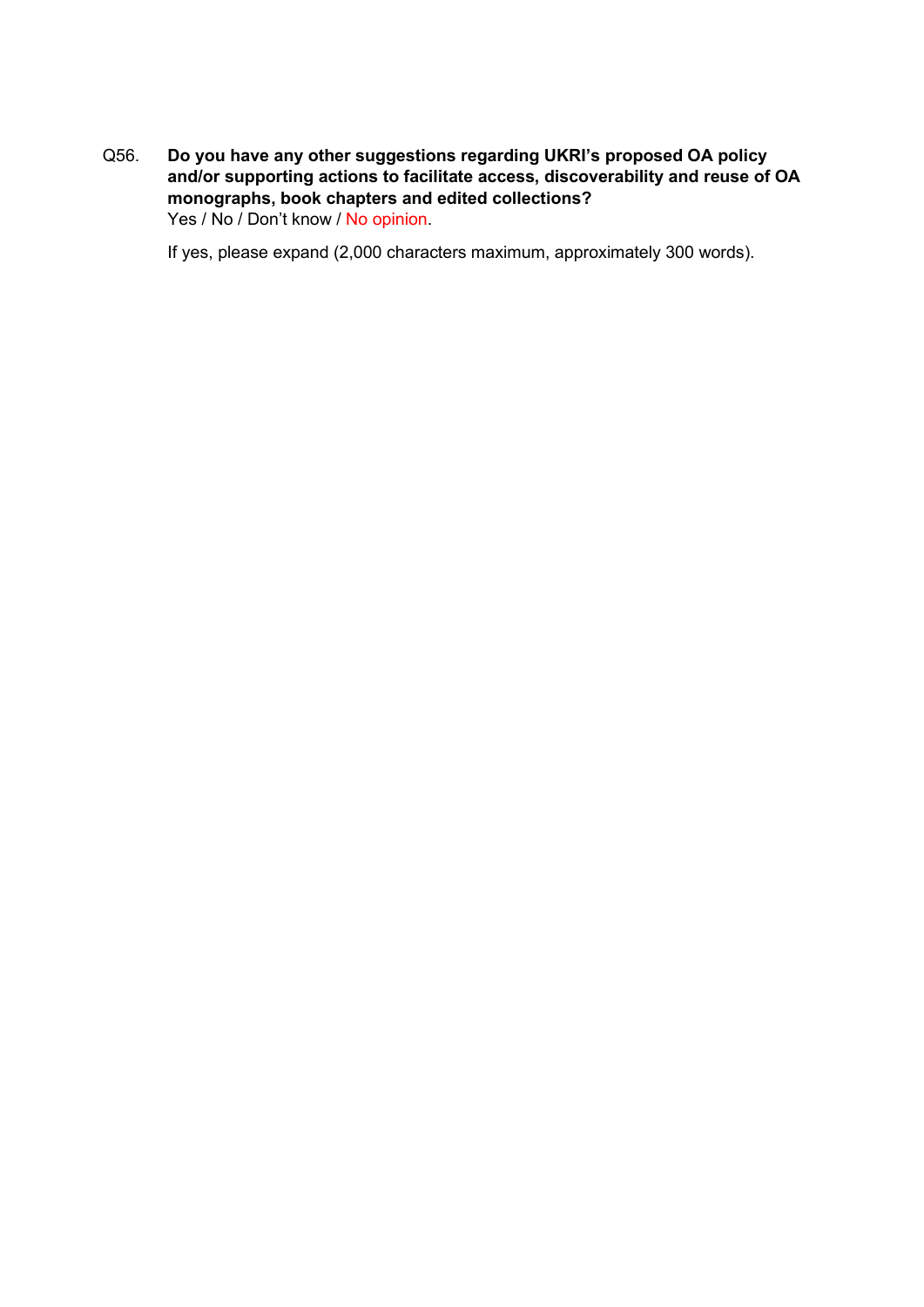## Section C: Monitoring Compliance

Q57. **Could the manual reporting process currently used for UKRI OA block grants be improved?**

Yes / No / Don't know / No opinion.

If yes, please explain how (2,000 characters maximum, approximately 300 words).

Q58. **Except for those relating to OA block grant funding assurance, UKRI has in practice not yet applied sanctions for non-compliance with the RCUK Policy on Open Access. Should UKRI apply further sanctions and/or other measures to address non-compliance with its proposed OA policy?**  Yes / No / Don't know / No opinion.

Please explain your answer (2,000 characters maximum, approximately 300 words).

Q59. **To what extent do you agree or disagree with the example proposed measures to address non-compliance with the proposed UKRI OA policy (see paragraph 119 of the consultation document)?**

Strongly agree / Agree / Neither agree nor disagree / Disagree / Strongly disagree / Don't know / No opinion.

Please explain your answer (2,000 characters maximum, approximately 300 words).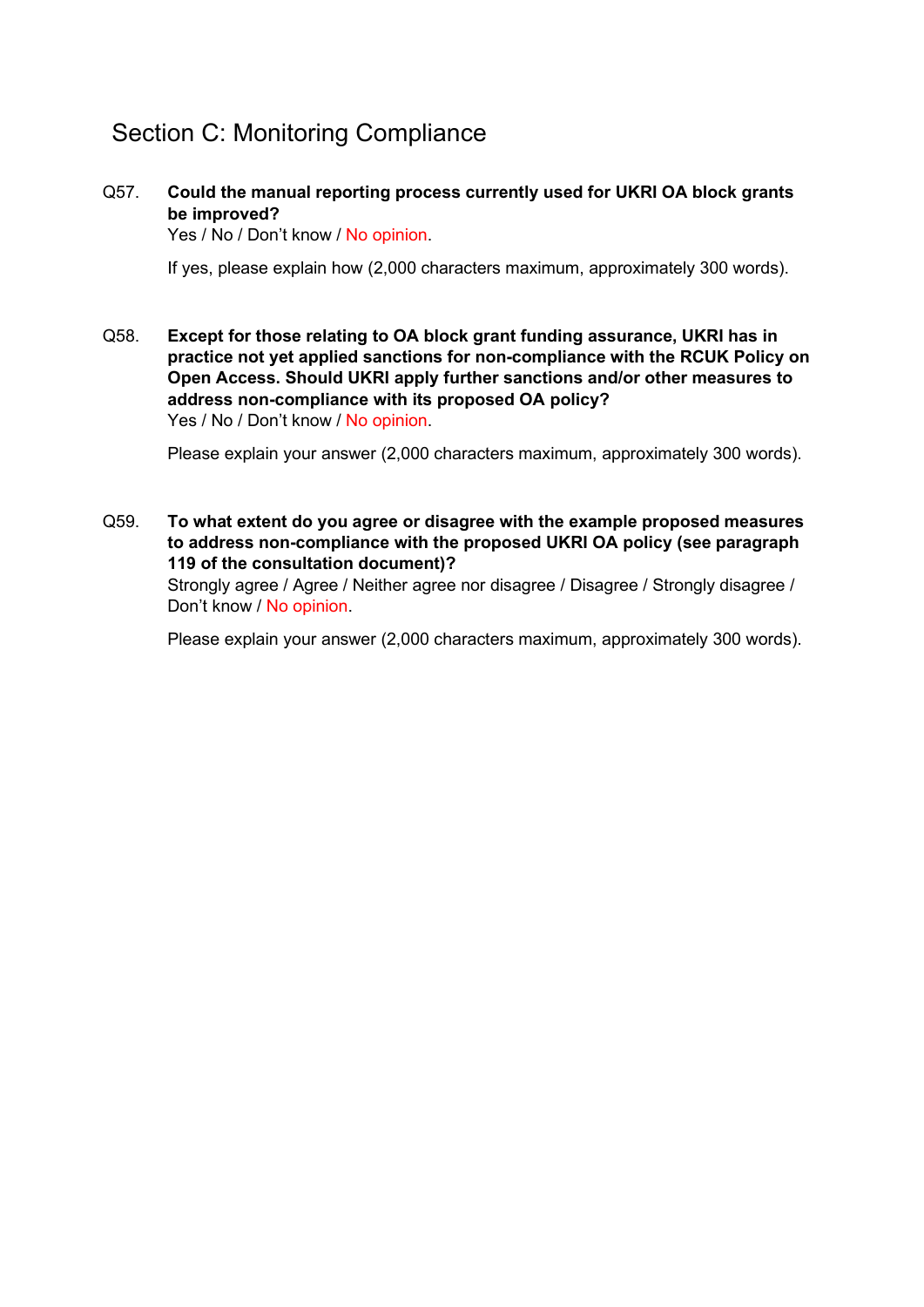## Section D: Policy Implications and Supporting Actions

#### Q60. **Do you foresee any benefits for you, your organisation or your community arising from UKRI's proposed OA policy?** Yes / No / Don't know / No opinion.

Please expand (2,650 characters maximum, approximately 400 words).

Funder policy support is a key driver for the spread of Open Access which will benefit the entire research community and the public. The proposed policy will build on the previous (RCUK) policy to further increase the openness of UK publicly funded research. However, the policy as written is a blunt instrument which carries significant risks as well as potential benefits, per our answer to question 61.

#### Q61. **Do you foresee UKRI's proposed OA policy causing and/or contributing to any disadvantages or inequalities?**

Yes / No / Don't know / No opinion.

If yes, please expand, referencing specific policy elements and including any comments on how UKRI could address any issues identified (2,650 characters maximum, approximately 400 words).

If policy forces the closure of hybrid journals it reduces the pool of journals available to non-UKRI grant-funded researchers. Many AHSS researchers, in common with those in mathematics and clinical sciences, lack funding for their research and in particular lack funding for publication fees. These authors may not be covered by block grants (e.g. NHS clinical staff), and forcing publishers to withdraw their hybrid journals would inhibit their publishing activities, which creates real disadvantages for their professional development as well as reducing access to high-quality research outputs.

#### Q62. **Do you foresee any positive and/or negative implications of UKRI's proposed OA policy for the research and innovation and scholarly communication sectors in low-and-middle-income countries?** Yes / No / Don't know / No opinion.

If yes, please expand, referencing specific policy elements and including any comments on how UKRI could address any issues identified (2,650 characters maximum, approximately 400 words).

By increasing the level of Open Access to UKRI funded research, there will be a benefit to those LMICs who are currently unable to afford subscription prices (though this is probably a modest effect as most low income countries are eligible for free access through the Research4Life programme). If, however, many journals 'flip' to an APC-driven model there is potential for researchers from LMICs being barred from publishing in journals by virtue of a lack of access to publication funds. Again, the stated goal of increasing access may have an unintended consequence of reducing publication of high-quality research outputs from LMICs.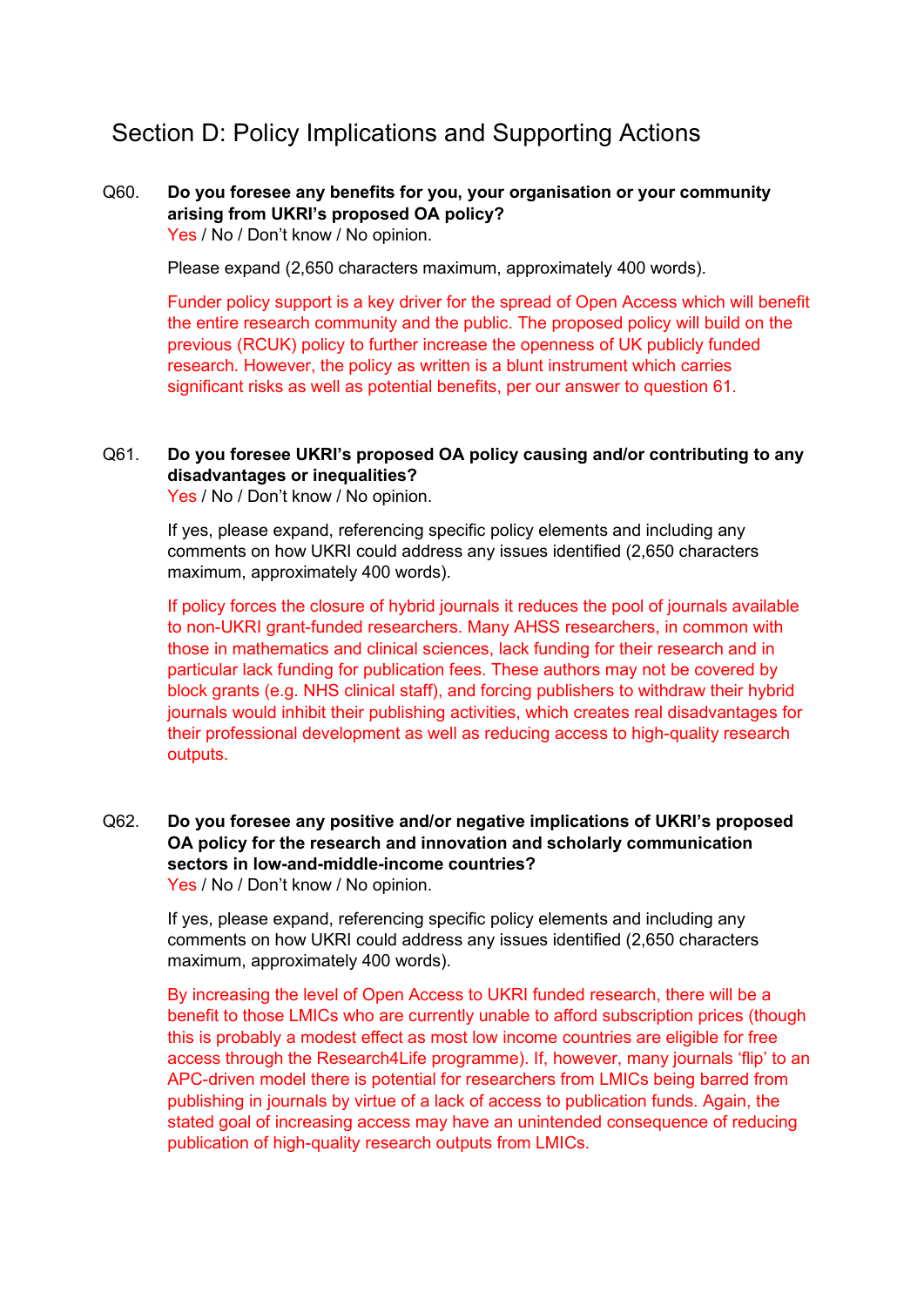Q63. **Do you anticipate any barriers or challenges (not identified in previous answers) to you, your organisation or your community practising and/or supporting OA in line with UKRI's proposed policy?** Yes / No / Don't know / No opinion.

If yes, please expand, including any supporting actions you think UKRI could undertake to remove or reduce any barriers identified (2,650 characters maximum, approximately 400 words).

Q64. **Are there any other supporting actions (not identified in previous answers) that you think UKRI could undertake to incentivise OA?**  Yes / No / Don't know / No opinion.

If yes, please expand (2,000 characters maximum, approximately 300 words).

UKRI could do much more to make the case for Open Access to the institutions they fund and hence to the researchers, and in particular to encourage those institutions to take up transformative agreements on offer from society publishers. At the present time, many researchers are either lukewarm to Open Access or actively opposed to it. Researcher buy-in is essential for the long term success of the drive to Open Access and thus far little effort has been made to persuade them.

Q65. **Do you foresee any other implications (not identified in previous answers) for you, your organisation or your community arising from UKRI's proposed OA policy?**

Yes / No / Don't know / No opinion.

If yes, please expand (2,000 characters maximum, approximately 300 words).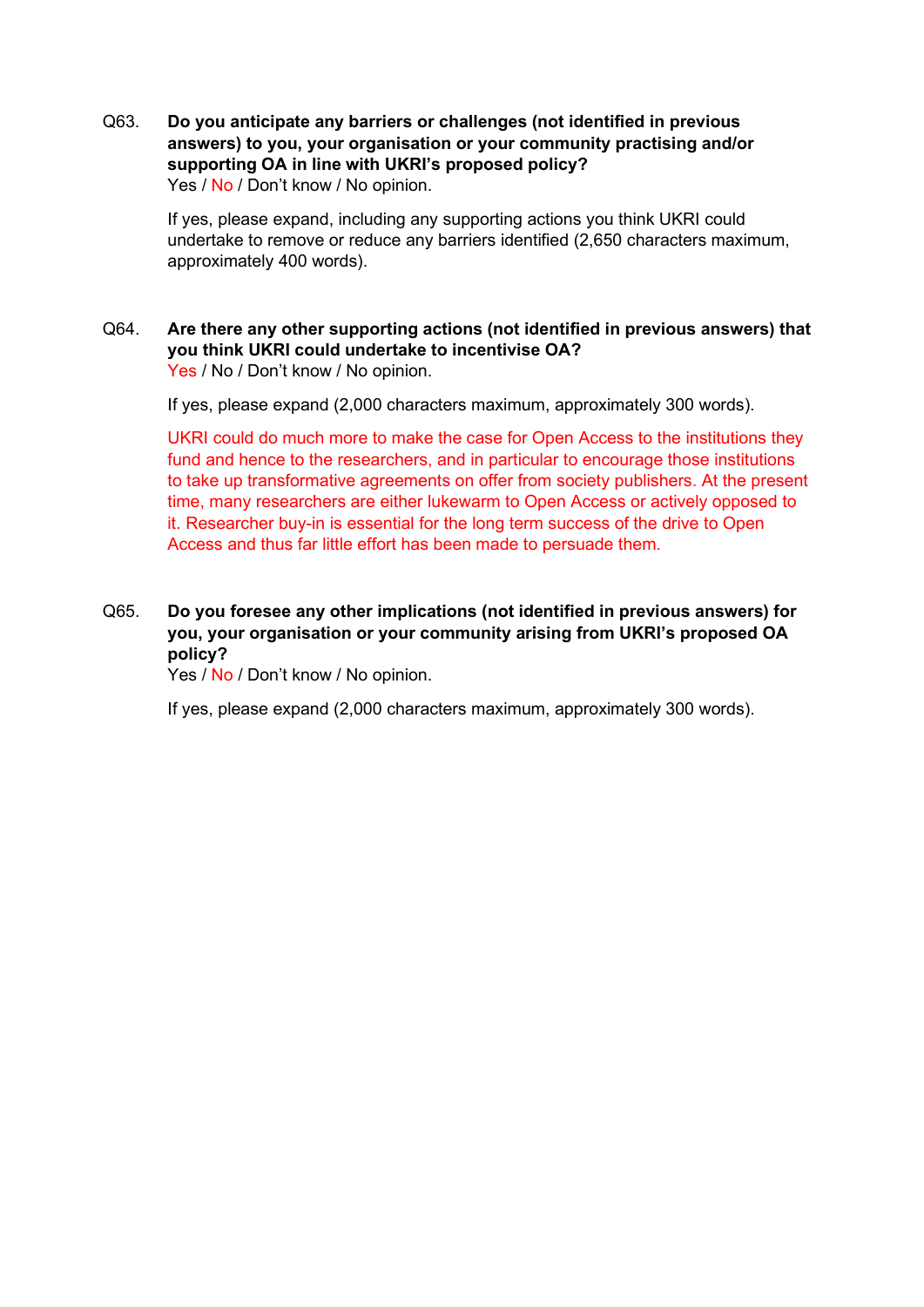## Section E: Further Comments

#### Q66. **Do you have any further comments relating to UKRI's proposed OA policy?** Yes / No.

If yes, please expand (2,650 characters maximum, approximately 400 words.)

Q67. **Do you have any further comments relating to commonality between UKRI's proposed OA policy for outputs acknowledging UKRI funding and the OA policy for the REF-after-REF 2021?** Yes / No.

If yes, please expand (2,650 characters maximum, approximately 400 words.)

### Q68. **Do you have any further thoughts and/or case studies on costs and/or benefits of OA?**

Yes / No.

If yes, please expand (2,650 characters maximum, approximately 400 words).

#### **Signed\* by:**

Academy of Social Sciences American Society of Tropical Medicine & Hygiene Association for Art History Association for Computing Machinery Association for the Study of Animal Behaviour Biochemical Society and Portland Press British Association of Dermatologists British Ecological Society British Educational Research Association British Institute of Radiology British International Studies Association British Pharmacological Society British Society for Antimicrobial Chemotherapy British Society of Criminology British Society for Immunology British Society for Neuroendocrinology British Society for Rheumatology British Sociological Association Diabetes UK Economic History Society EMS Press European Respiratory Society European Society of Cardiology European Society of Human Reproduction and Embryology Federation of European Biochemical Societies Federation of European Microbiology Societies